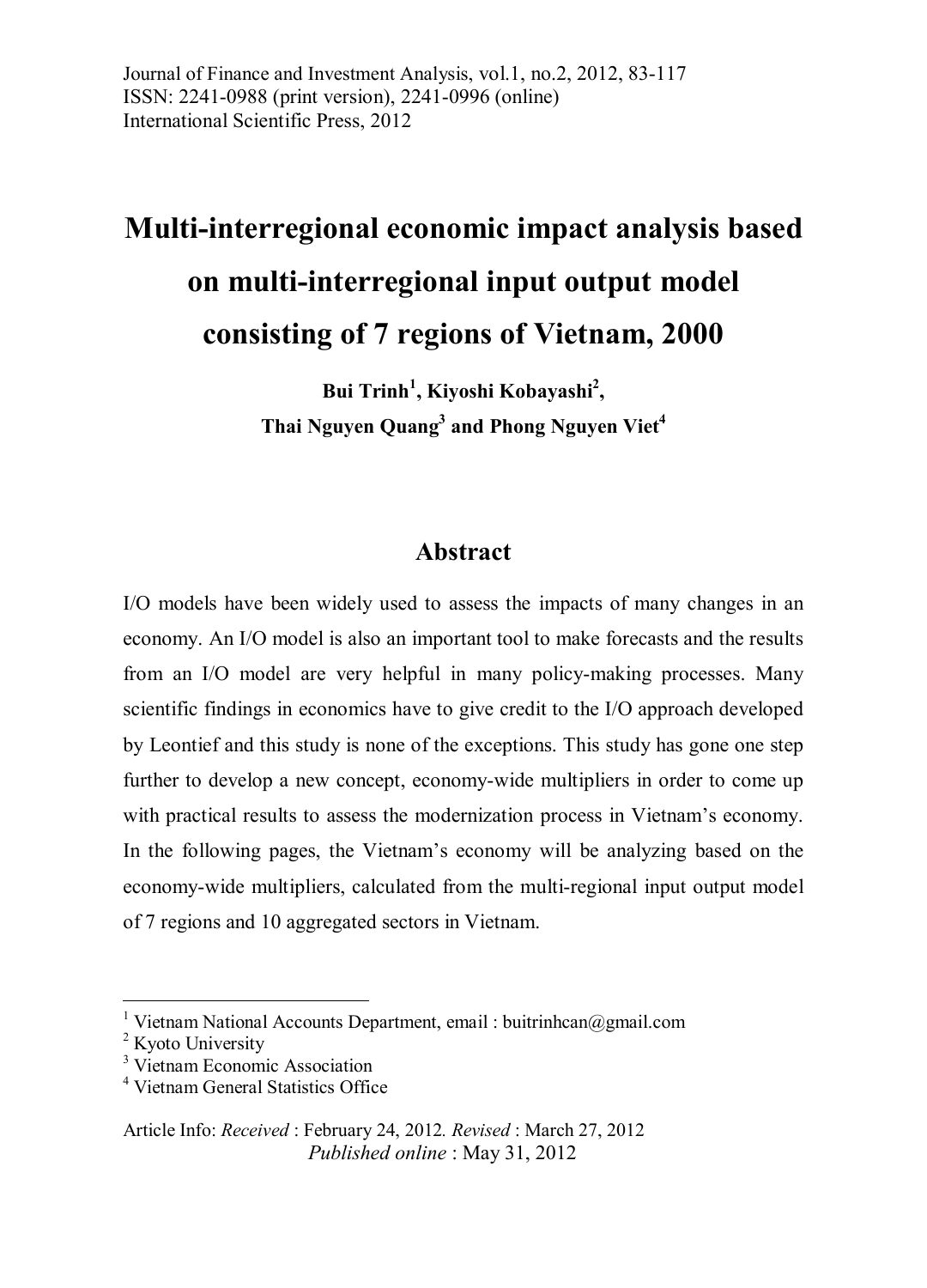#### **JEL classification numbers:** C13, C32, C51, G10

**Key words**: effect, inter-regonal, input-output, multipliers, region, Value added, Vietnam

#### **1 Introduction**

This study presents the multi-interregional input output model of Vietnam using data from the 2001 Input-Output survey conducted by the System of National Accounts Department of Vietnam General Statistical Office. The multiinterregional input output framework covers 7 regions and 10 aggregated sectors, as follows:

| <b>REGIONS</b>            | <b>SECTORS</b>                   |
|---------------------------|----------------------------------|
|                           | 1. Crops                         |
| Reg 1: Red river Delta    | 2. Other Agricultural activities |
| Reg 2: Northern Uplands   | 3. Mining                        |
| Reg3: North central coast | 4. Food processing               |
| Reg 4: Central Coast      | 5. Light manufactures            |
| Reg 5: Central high-land  | 6. Heavy manufactures            |
| Reg 6: Southeast          | 7. Machinery                     |
| Reg 7: Mekong River Delta | 8. Utility                       |
|                           | 9. Construction                  |
|                           | 10. Services                     |
|                           |                                  |

Table 1: Description of sectors in inter-regional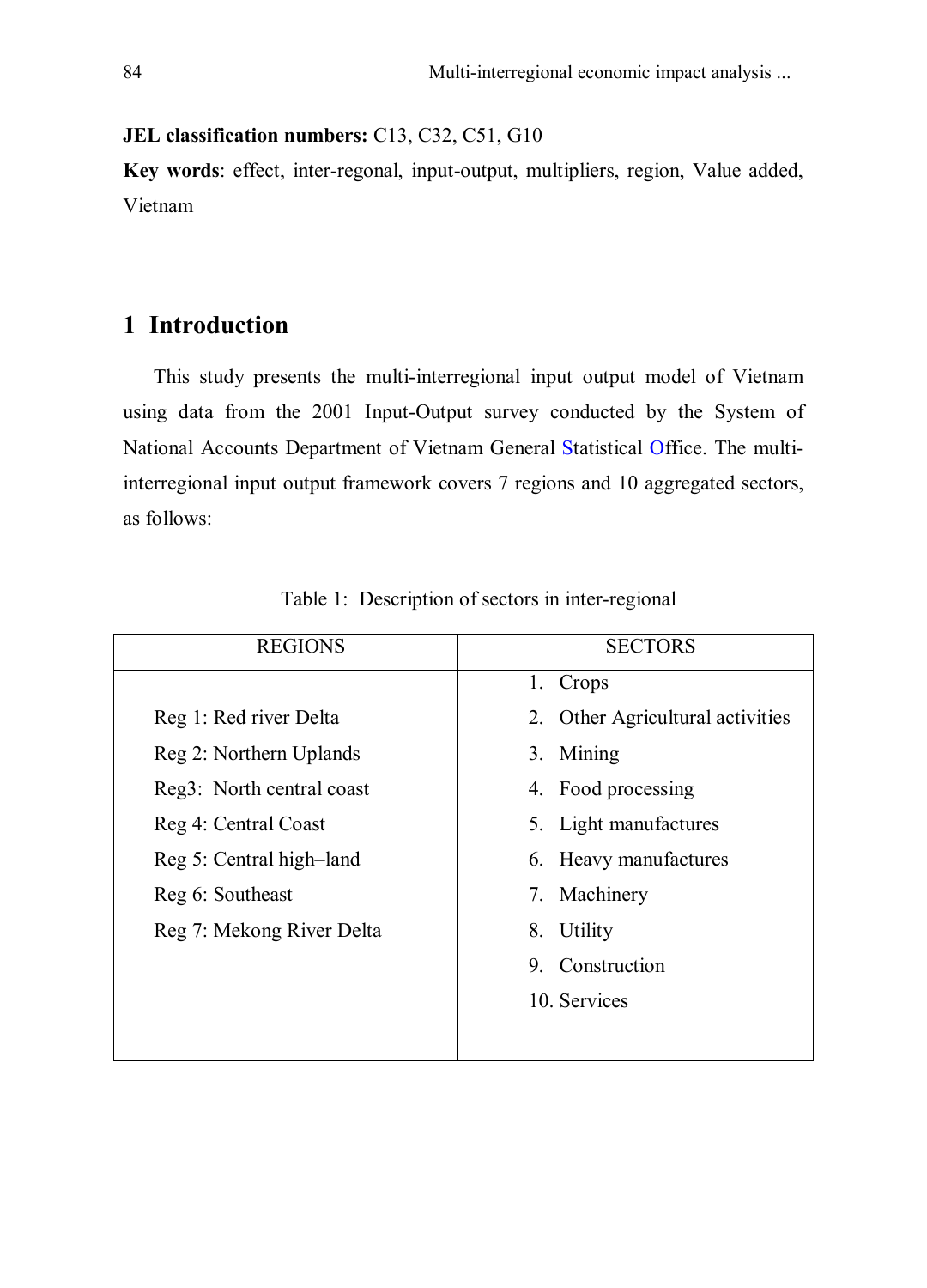Up to this date, Vietnam has already constructed three benchmark interindustry I-O models for 1989, 1996 and 2000. These tables are official I-O tables reflecting the structure of Vietnam's national economy. The methodology used in these models was developed by Wassily Leontief in the 1930s, for which he was awarded Nobel Prize in Economics in 1973.

At the regional level, compilation of IO tables has not yet been developed officially in Vietnam, although a few IO-based research studies have been recently conducted by private organizations/instituions. Among these is the two-region (HoChiMinh City & Rest of Vietnam) interregional IO table, covering 3 regions: HoChiMinh-Danang-Rest of Vietnam), first compiled by Bui Trinh, Francisco T. Secretario and Kwang Moon Kim (1996) and later elaborated by Bui Trinh et al. (2000). These studies followed the conventional inter-regional I-O framework, notably of Isard (1951, 1960), Richardson (19720, Miller and Blair (1985) and Francisco T. Secretario (1999).

This study is an attempt of a private research group to extend the use of the official Vietnam National I-O tables. The National I-O tables provide information on inputs and outputs of goods and services among industries, final demand and value added. In this study, domestic trade flows and foreign trade flows, the flows of goods and services between various economic sectors within each region and among different regions must be estimated as these flows are not reflected in the national I-O table. These flows are the attributes differentiating an inter-regional I-O model from a single-region model.

Inter-regional I-O model has number of advantages over a state or singleregion model:

- An inter-regional I-O model includes I-O models of each region within the larger inter-regional structure. The intermediate and final demand structure of each region allows the user to calculate the differences underlying production and consumption structure among regions.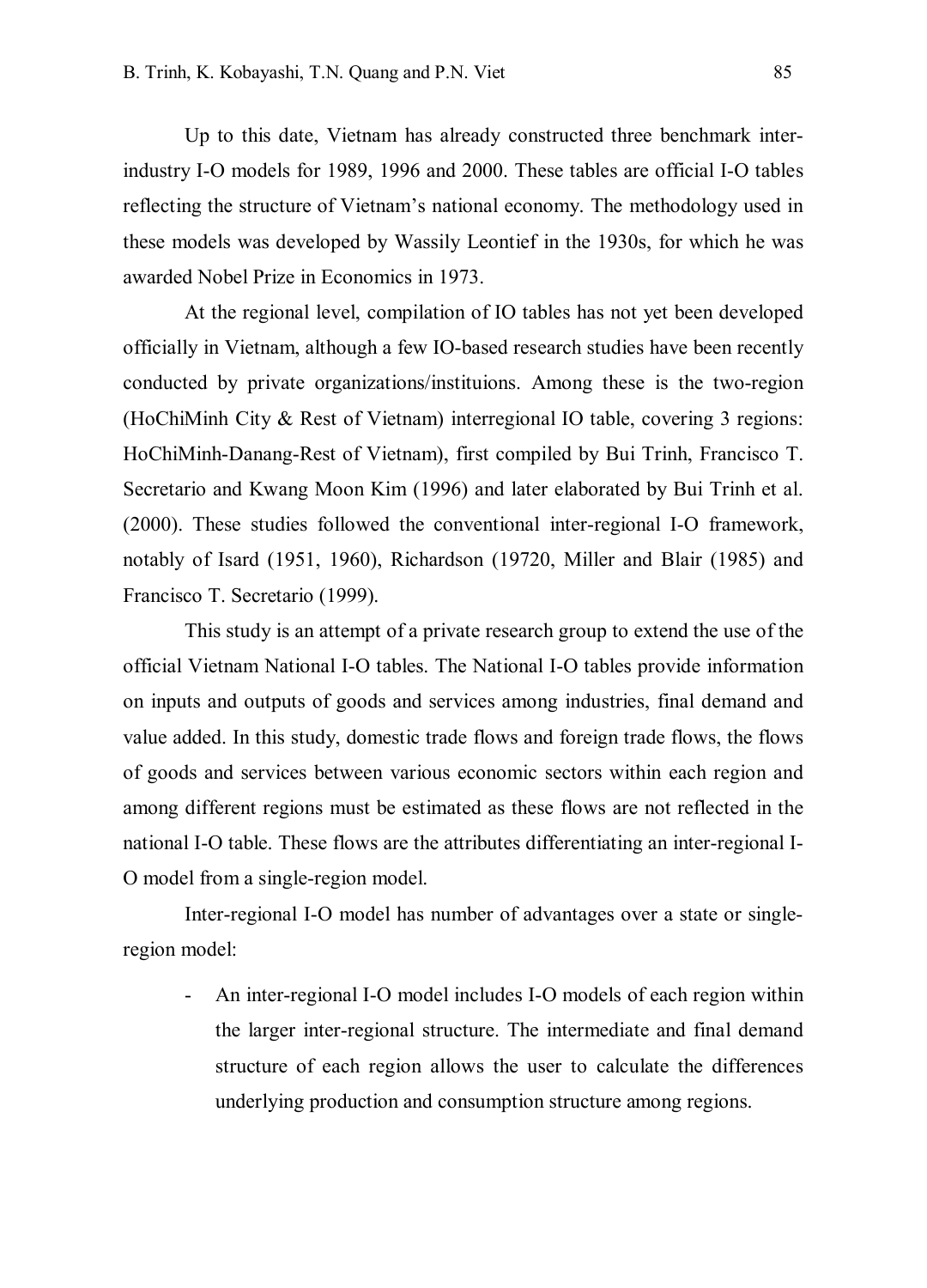- The effects quantified by the model are the inter-regional spillover and feedback effects, as depicted in Figure 1.
- The inter-regional model eliminates the need of an additional mechanism to forecast in individual regions.



Figure 1: Spillover and feedback effects in a 7-regions model of Vietnam

#### **2 Methodology**

#### **2.1 Economy – wide multipliers**

In the development of more general or economy-wide models, the initial addition to standard input-output systems has been viewed as the social accounting matrix most closely associated with Richard Stone (Pyatt and Round,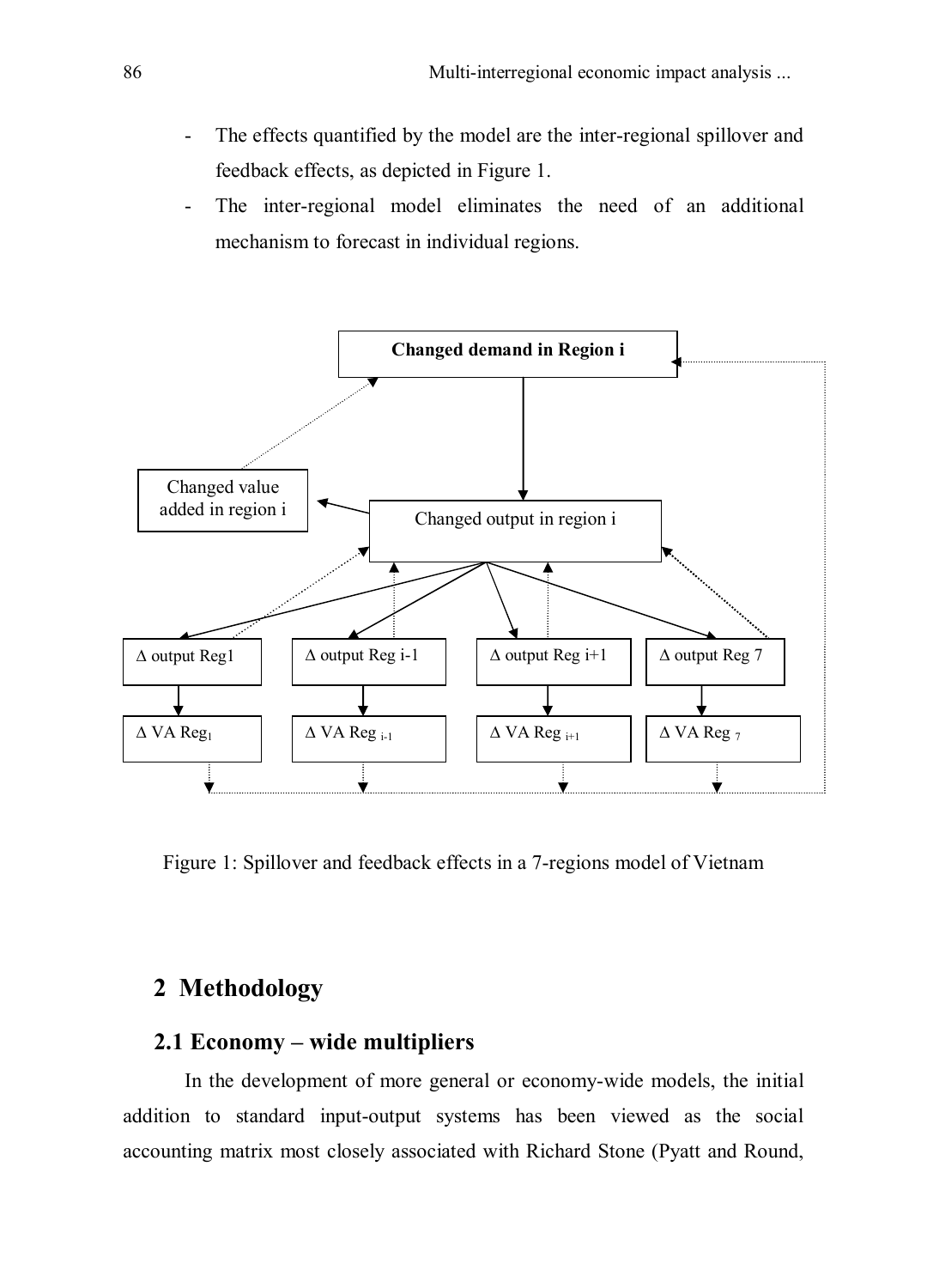1985; Sonis, Hewing and Madden 1995). A parallel development was proposed and empirically implemented by Miyazawa (1960, 1966, 1968, and 1971); however, these contributions were not widely appreciated outside Japan until Miyazawa brought them to the attention of modelers on regional science in 1976.

Miyazawa's major contributions are the notions of internal and external multipliers, which can be used to explain the role of interregional trade and interrelation between income and consumption.

This study will show *internal multipliers* in each region and *external multipliers* induced by other regions. This means when final demand in region *i*  has changed, it will lead to the change in output of that region. The change in output of that region will also necessitate additional flows of goods and services from other regions, resulting in changed output in those regions. These effects are referred to as the induced impacts. In order to meet region *i's* new demand of goods and services, industries in other regions will have to expand their production, which again may lead to another change in output of region *i.* These additional effects are known as the *interregional feedback effects*. It also shows the impacts of final consumption of goods and services of each region on output of that and other regions; moreover, it has spillover effect to components of the value added.

The results of this study will show type I and type II multipliers from national, single, and inter-regional I-O models. Type I multiplier (the direct and indirect impacts) shows the economic activity induced by the initial change in final demand *and* the purchases of inputs from local industries to supply the change in final demand. Type II multiplier includes the direct effect, the indirect effect, the induced effect by the household consumption expenditure resulting from the income induced by the direct and indirect impacts of final demand change. Type II in the inter-regional I-O model includes two kinds of induced effects, both by consumption and production of other regions; type II multiplier is interpreted as enlarged Leontief inverse, the elementary of this type includes direct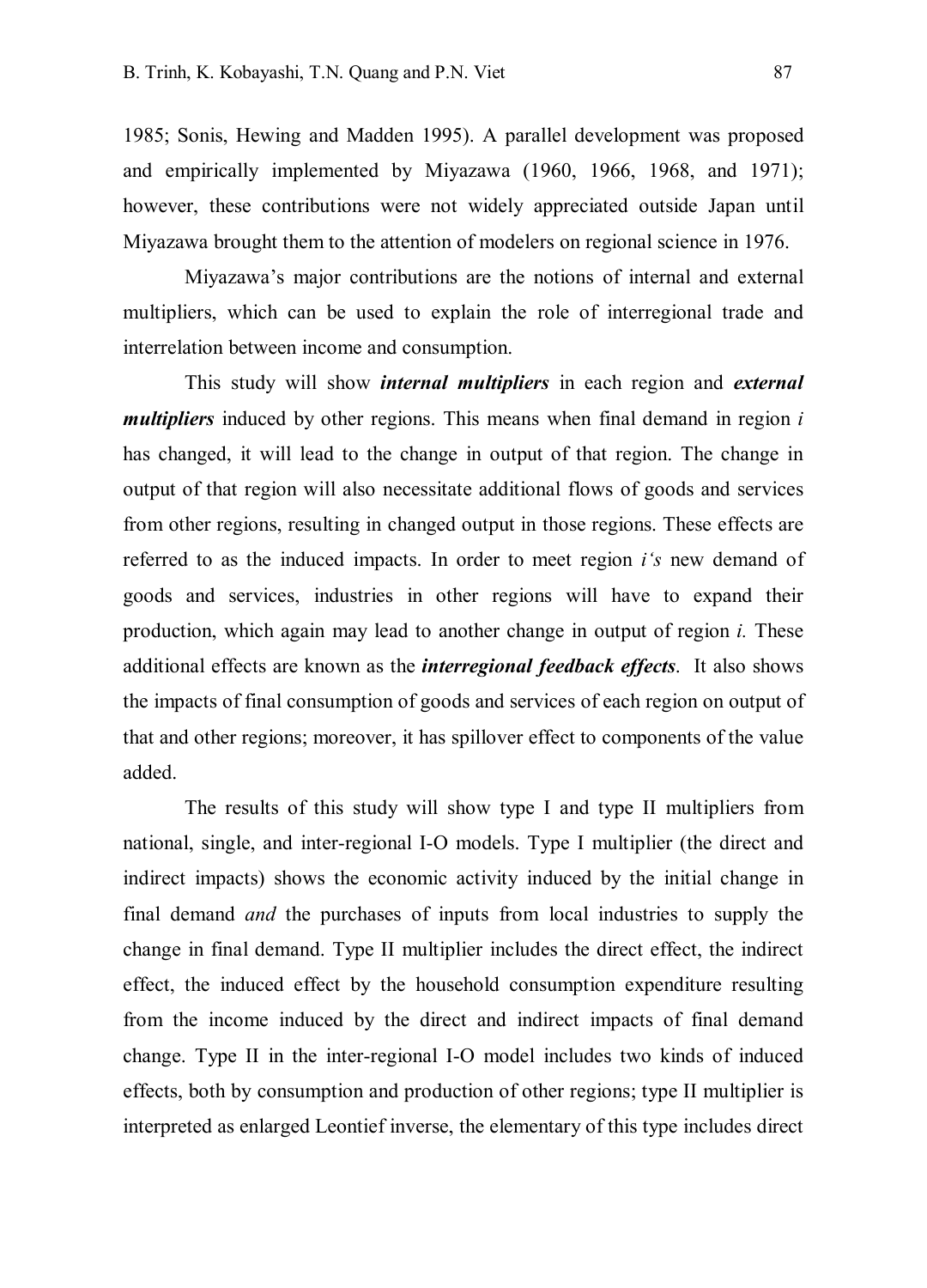impact, indirect impact and induced impacts; they contain elements which are larger than those of type I multiplier, because they include extra output required to meet the consumption and the production of other regions.

#### **3 Analytical results**

#### **3.1 Regions' contributions to output multipliers**

Tables 1 and 2 show type I and type II multipliers, in other words these two tables together show inter-industrial and inter-regional relationships. They quantify how one industry in one region affects other industries in this region as well as many other industries in many other regions plus the effect of consumption on production and on value added.

For example, from table 1 it is evident that in almost all regions type I multiplier is highest for *food processing and light manufacturing.* But it is interesting that for type II multiplier, *agriculture and food processing* are the industries with the highest multiplier. All this means that without the induced impact, food processing and light manufacturings are the sectors which have the largest influences on other industries.

On the other hand, when the induced impact is taken into account, agriculture and food processing are the two sectors that have the largest influence. Taken together, it is evident that food processing is the most important sector in the economy. It could be explained by the fact that the import of food in Vietnam is rather limited, Vietnamese people still prefer food 'made in Vietnam' to import food, which are much more expensive due to the fact that the import tariffs imposed on this kind of products have been rather high. Further, the export of processed food has become increasingly a large part of the export as a whole.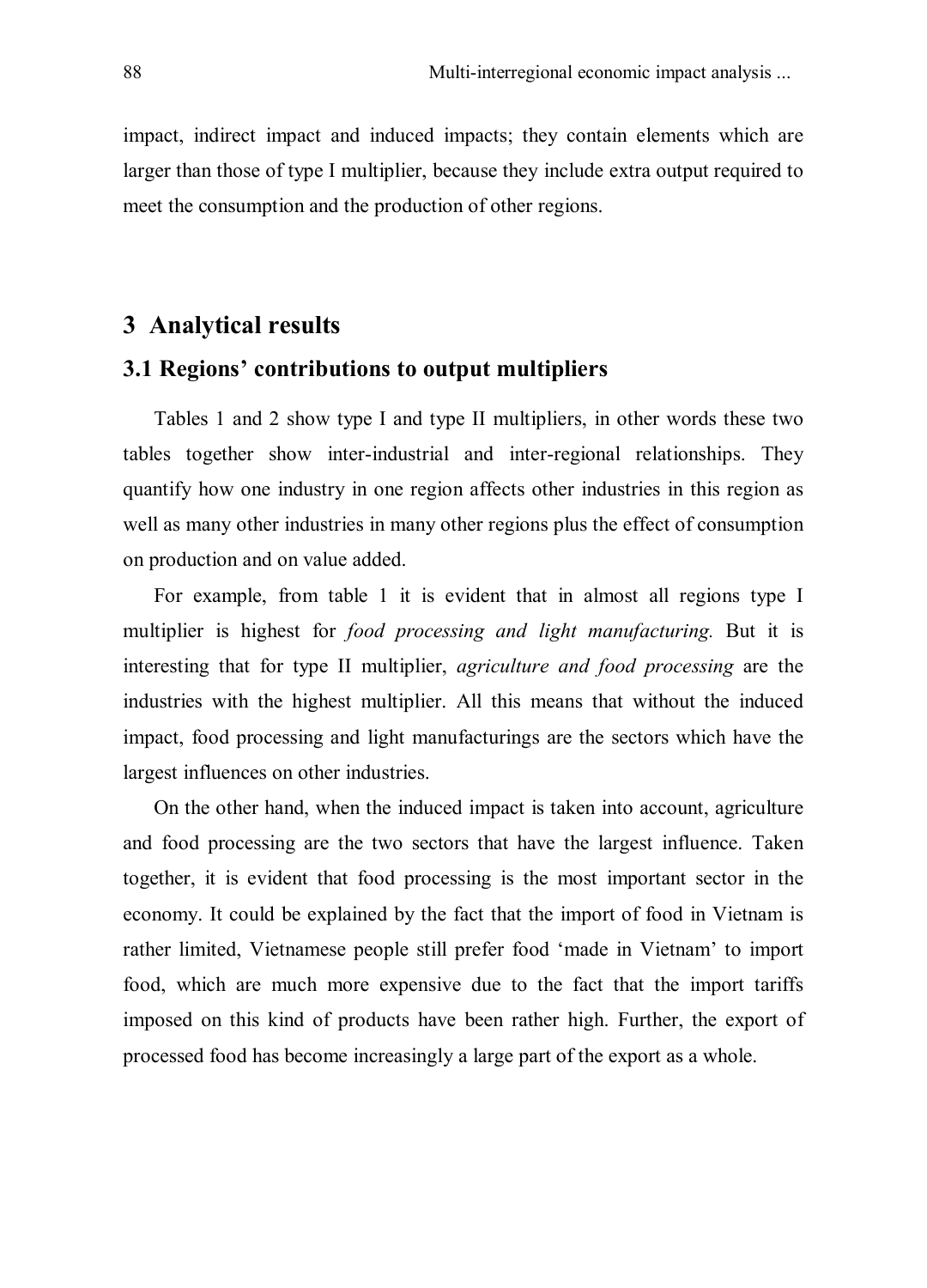# **3.2 Regions' contributions to output multipliers in percentage induced by final demand**

Table 3 shows the impact of final demand elements on production. The interpretation of the multipliers in table 2 is basically the same as with table 1 and 2 with the difference that Table 3 goes into detail and breaks down the final demand into separate elements: private consumption, government consumption, capital formation (fixed and change in inventory) and export. Thus the multipliers for each element of the final demand for every region can be calculated. The result of the multiplier is very important in economic policy making process as it helps the policy makers to come up with the right decision in which element of final demand to stimulate. It can be seen from the table, for both type I and type II multipliers that gross fixed capital formation and export are two components in final demand that contribute most greatly to stimulate production in almost all regions. This is in compliance with the characteristics of Vietnam's economy, in which not unlike in China's economy, the underlying factors of the growth are investment and export. It is evident that export is by far the most important stimulator and this is understandable as Vietnam's economy is one of the most open economies in the world (see box I, in Appendix.). Investment has for long time been important but the role of this factor could have been even more effective. Government and private consumption also have high multipliers in both types, meaning a good fiscal policy can be vital for the economy.

# **3.3 Output multipliers for the national, inter-regional and single I-O models**

This paper is focused on the interregional model but it is not out of question to take into account also the calculations of the multipliers in national and the single model.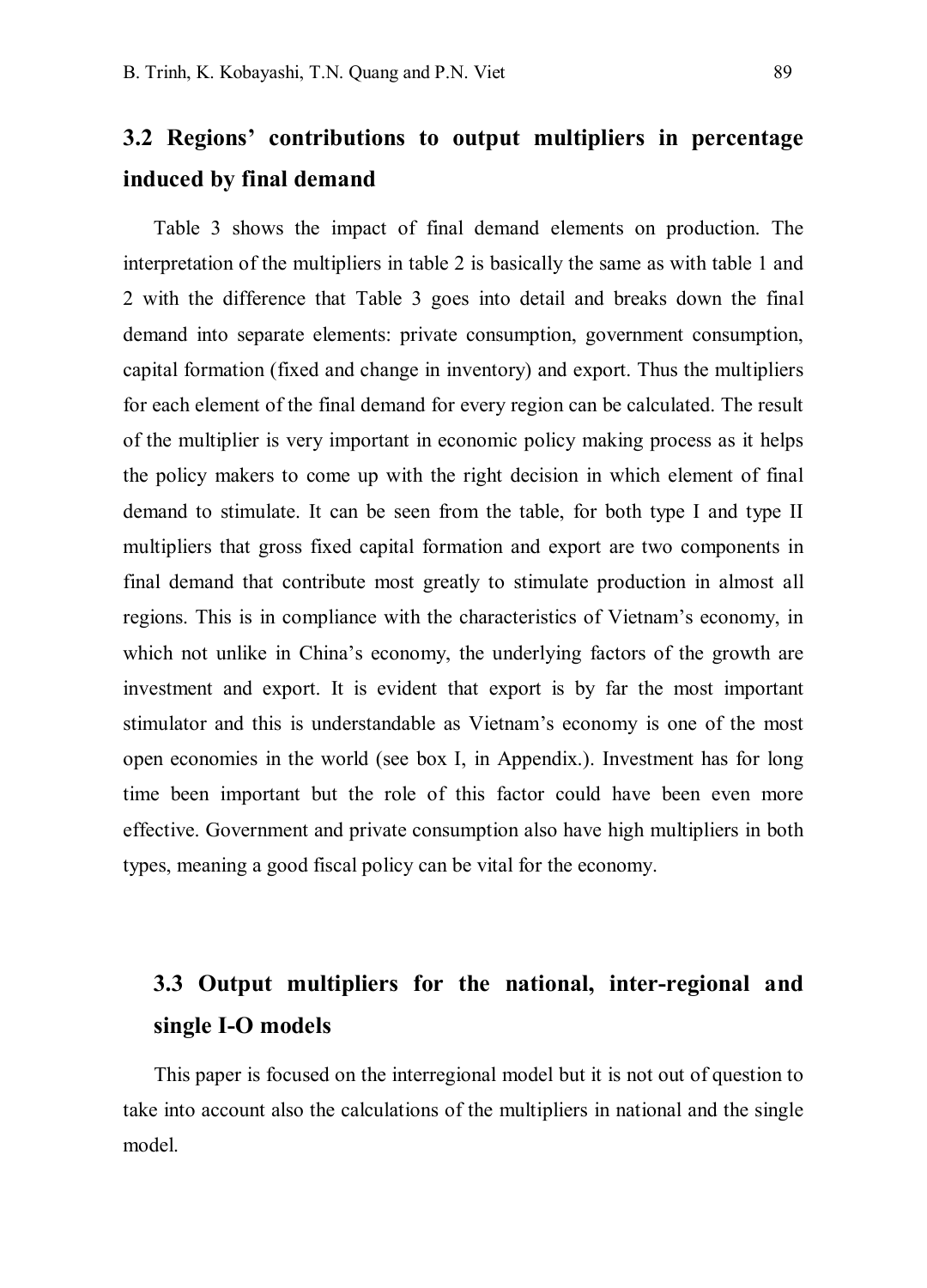The national model provides a picture of the Vietnam's economy as a whole and the single model is a snapshot of every single region, while every region is taken as an independent economy itself.

The results of the multipliers from all three models do not come in conflict with each other, only gives better explanation of the economy.

So far from all the results it is evident that the food processing and light manufactures are two sectors most positively influencing the economy. The below table is not an exception either. Although it is certain that for all the 7 regions in all three models, the multipliers are highest in food processing and light manufactures, though the levels are quite different across the regions. This is in compliance with the characteristics of each region. Northern Vietnam containing regions 1, 2 and 3 is rather poorer than southern Vietnam. As it can be seen from the table, multipliers of these three regions are also lowest. In the northern part of the country, region 2, which is the Red River Delta in the recent years has been rapidly industrialized with many industrial zones opened. Other regions of the northern part also followed the industrialization process in Red River Delta and changed towards opening more and more industrial zones on account of agricultural land. The industrial zones in these regions are more or less rather for 'decoration' than an effective way to a more sustainable and quality high growth. The multipliers in the table show that for the northern part of the country, except for other agricultural activities and food processing, the multipliers of all other sectors are higher than of regions 4-7. This is not in contrary with the comment above that the policies of the southern part of the country focus much more on industrialization while agriculture in the recent years has not been treated with adequate interest though it is evident from the multipliers that agricultural related sectors like food processing have the highest multipliers.

It is well known that the southern part of the economy including regions 4-7 is wealthier than the northern part. From the table, it is evident that in the southern part industry does not play such a big role as in the northern part. Thus we can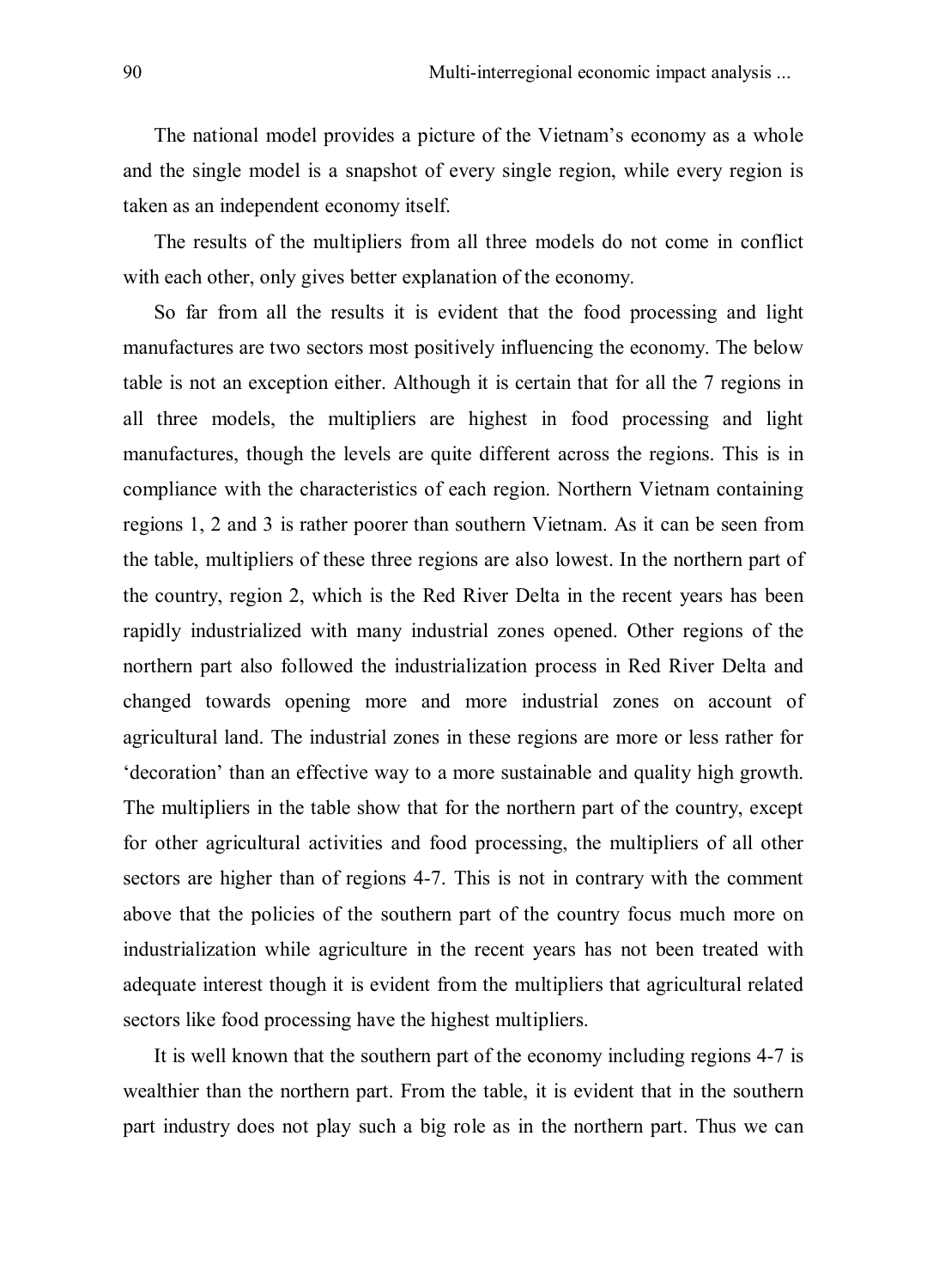come up with the conclusion that at this point of time; heavily focus on industrialization is not the best thing for Vietnam. Rather, the policy makers should think of getting the best from the agricultural sector, especially in modernization the agricultural sector. Vietnam's economy is best characterized as an agricultural economy and this is the sector where Vietnam has competitive advantage over many other countries in the world. Focus blindly on the industrialization process would be fatal for the economy as agriculture will be neglected while it is notable that the structure of Vietnam's export is made from a big part of agricultural products.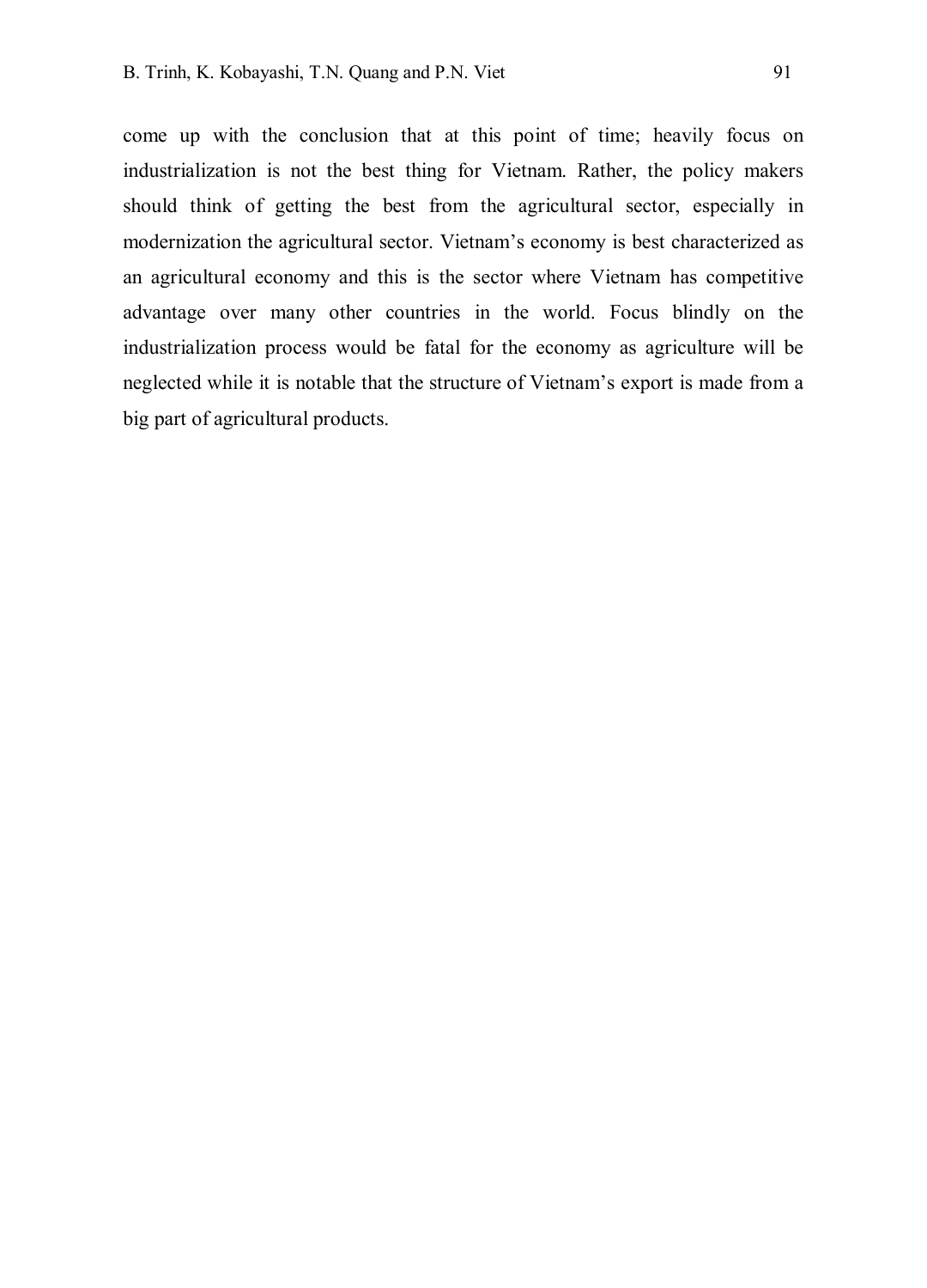| Table 2: Output multipliers for the national, inter-regional and single I-O models |
|------------------------------------------------------------------------------------|
|------------------------------------------------------------------------------------|

|                |                       | National |              |       |       | Inter-regional model |       |       |                |       |                |       | Single model   |       |       |       |
|----------------|-----------------------|----------|--------------|-------|-------|----------------------|-------|-------|----------------|-------|----------------|-------|----------------|-------|-------|-------|
|                |                       | model    | Reg          | Reg   | Reg   | Reg                  | Reg   | Reg   | Reg            | Reg   | Reg            | Reg   | Reg            | Reg   | Reg   | Reg   |
|                |                       |          | $\mathbf{1}$ | 2     | 3     | 4                    | 5     | 6     | $\overline{7}$ |       | $\overline{2}$ | 3     | $\overline{4}$ | 5     | 6     | 7     |
| $\mathbf{1}$   | Crops                 | 1.297    | 1.248        | 1.273 | 1.268 | 1.336                | 1.450 | 1.332 | 1.327          | 1.248 | 1.293          | 1.278 | 1.356          | 1.459 | 1.330 | 1.330 |
|                | Other<br>agricultural |          |              |       |       |                      |       |       |                |       |                |       |                |       |       |       |
| $\overline{2}$ | activities            | 1.436    | 1.443        | 1.385 | 1.453 | 1.439                | 1.645 | 1.423 | 1.448          | 1.442 | 1.406          | 1.464 | 1.457          | 1.633 | 1.421 | 1.450 |
| 3              | Mining                | 1.254    | 1.270        | 1.564 | 1.324 | 1.349                | 1.399 | 1.216 | 1.254          | 1.270 | 1.582          | 1.329 | 1.354          | 1.375 | 1.214 | 1.254 |
|                | Food                  |          |              |       |       |                      |       |       |                |       |                |       |                |       |       |       |
| $\overline{4}$ | processing            | 2.011    | 1.983        | 1.982 | 1.989 | 2.019                | 2.023 | 2.027 | 2.016          | 1.981 | 2.007          | 1.999 | 2.044          | 2.033 | 2.025 | 2.019 |
| 5              | Light<br>manufactures | 1.738    | 1.666        | 1.935 | 1.823 | 2.010                | 1.812 | 1.651 | 1.783          | 1.664 | 2.025          | 1.862 | 2.085          | 1.824 | 1.646 | 1.791 |
|                | Heavy                 |          |              |       |       |                      |       |       |                |       |                |       |                |       |       |       |
| 6              | manufactures          | 1.497    | 1.560        | 1.511 | 1.505 | 1.487                | 1.176 | 1.485 | 1.367          | 1.561 | 1.532          | 1.514 | 1.496          | 1.154 | 1.482 | 1.368 |
| $\tau$         | Machinery             | 1.422    | 1.372        | 1.490 | 1.548 | 1.454                | 1.394 | 1.411 | 1.402          | 1.372 | 1.520          | 1.576 | 1.472          | 1.375 | 1.410 | 1.404 |
| 8              | Utility               | 1.341    | 1.323        | 1.410 | 1.384 | 1.426                | 1.273 | 1.339 | 1.323          | 1.323 | 1.433          | 1.395 | 1.443          | 1.266 | 1.337 | 1.324 |
| 9              | Construction          | 1.556    | 1.607        | 1.644 | 1.684 | 1.697                | 1.599 | 1.455 | 1.521          | 1.607 | 1.691          | 1.712 | 1.732          | 1.570 | 1.450 | 1.525 |
| 10             | Services              | 1.374    | 1.390        | 1.423 | 1.414 | 1.454                | 1.410 | 1.343 | 1.348          | 1.390 | 1.440          | 1.422 | 1.465          | 1.391 | 1.341 | 1.349 |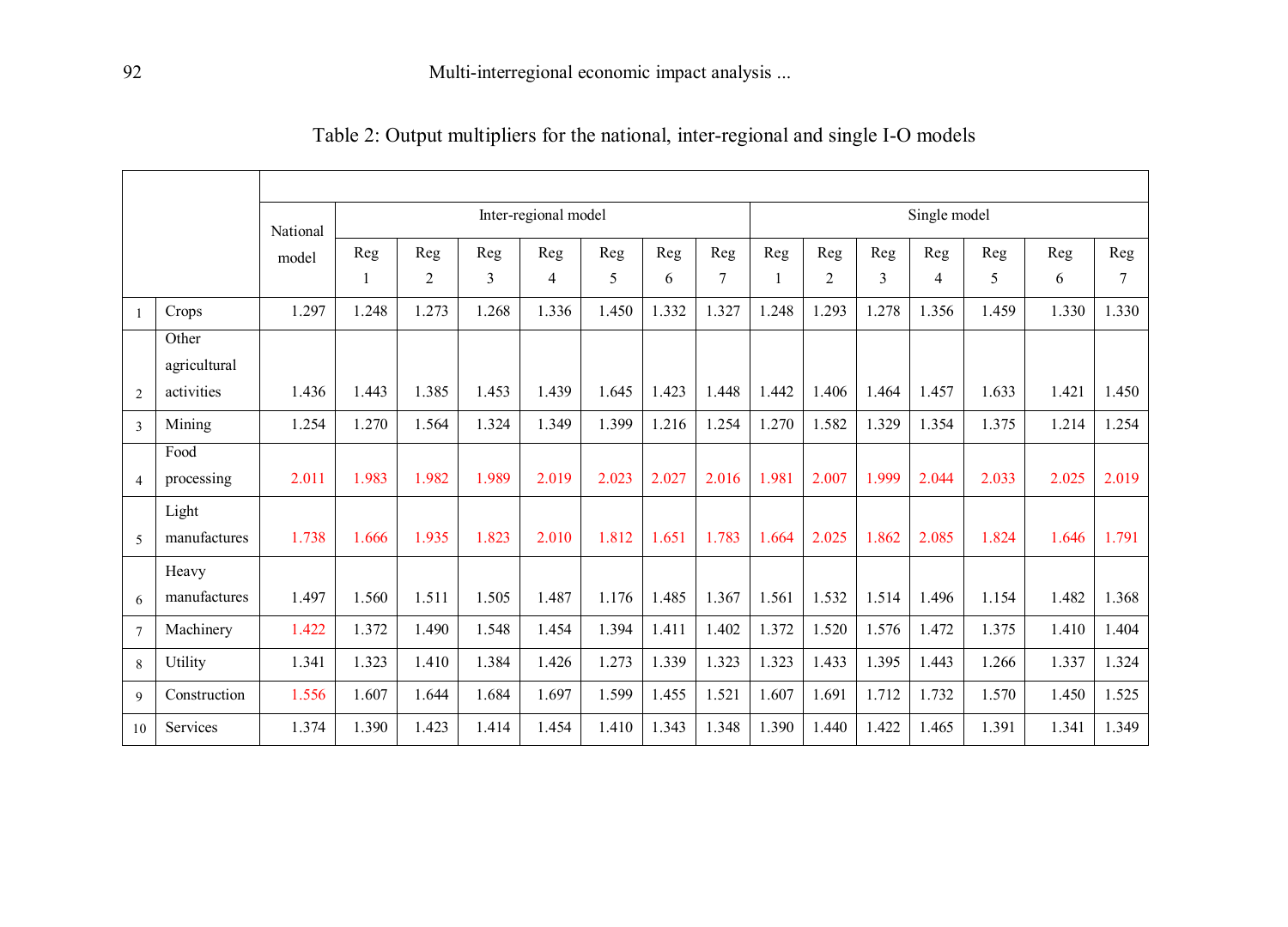#### **3.4 VA multipliers**

It can be seen from the table that the production of Agricultural sector (consisting of agriculture, forestry and fishery) has the most positive impact on VA in most regions. Both types of multipliers confirm this evidence. Services are the second best sector and industries are the last sector that stimulates VA. This means the industrialization process that has been taken for almost two decades in Vietnam now is not effective. Investment, resources have flowed heavily into this sector but have not gained much value. Vietnam's economy's advantage remains in the agricultural sector. Comparing with agriculture of other economies, Vietnam's agriculture is not in the best shape but whether one likes it or not, agriculture still has a pivotal role in Vietnam's economy, agriculture still employs more than 60% of the total labour force. Modernization and industrialization of the economy is a good policy but this all should not happen at the expense of agriculture. Again, the result of the table shows that agriculture has not been given the adequate concern and thus the activity in the agricultural sector is not as effective as it should be. The VA of the agriculture remains lower than of the other sectors, which means land is still too much wasted.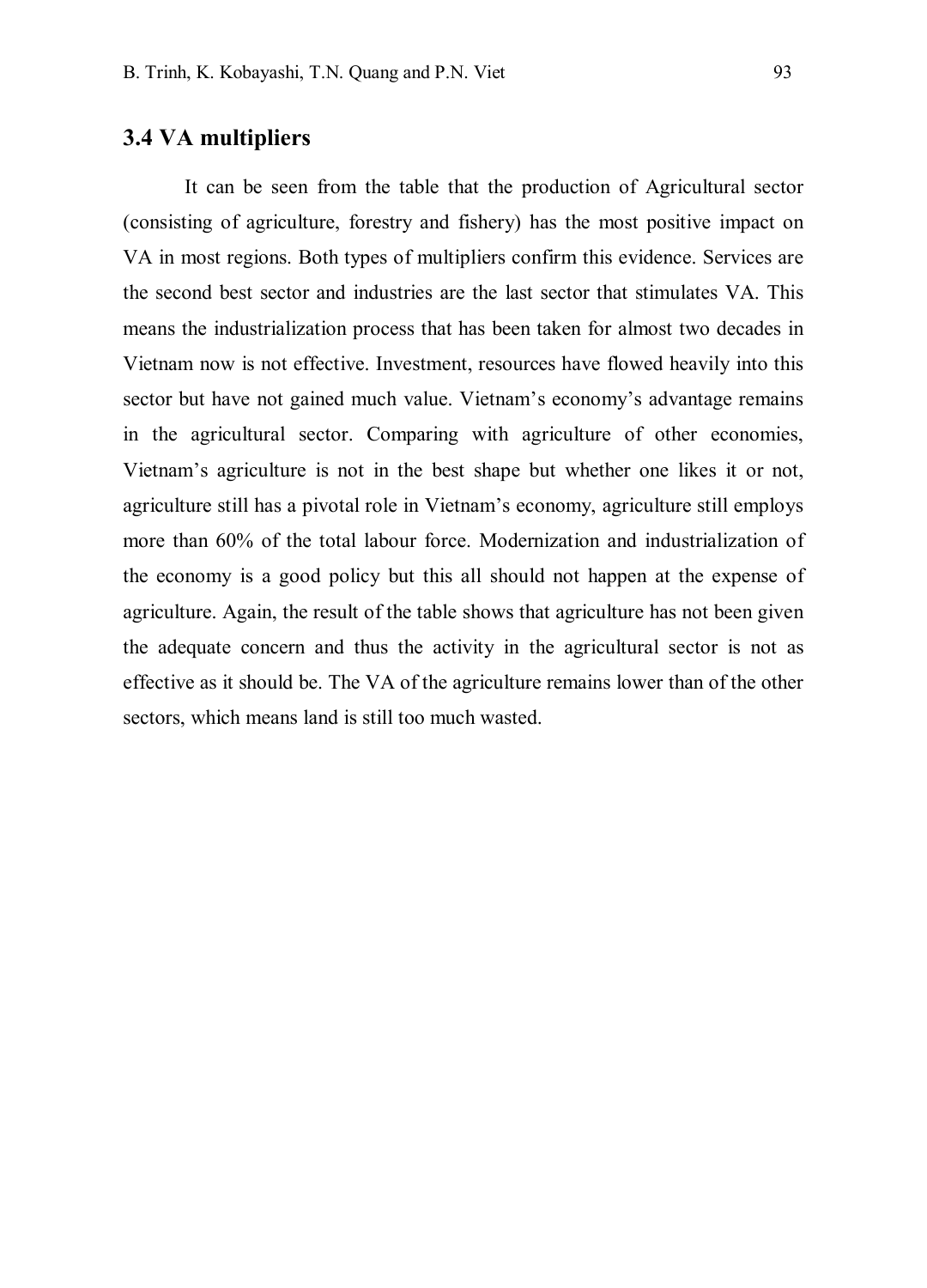|                                    | <b>Intermediate Consumption -</b> |                 |                | <b>Intermediate Consumption -</b> |                  |                |                | <b>Intermediate Consumption -</b> |                | <b>Intermediate Consumption -</b> |                  |                         |  |
|------------------------------------|-----------------------------------|-----------------|----------------|-----------------------------------|------------------|----------------|----------------|-----------------------------------|----------------|-----------------------------------|------------------|-------------------------|--|
|                                    |                                   | <b>Region I</b> |                |                                   | <b>Region II</b> |                |                | <b>Region III</b>                 |                |                                   | <b>Region IV</b> |                         |  |
|                                    | 1                                 | 2               | $\overline{3}$ | $\mathbf{1}$                      | 2                | $\overline{3}$ | $\overline{1}$ | 2                                 | $\overline{3}$ | $\mathbf{1}$                      | 2                | $\overline{\mathbf{3}}$ |  |
|                                    | Agriculture                       | Industries      | Services       | Agriculture                       | Industries       | Services       | Agriculture    | Industries                        | Services       | Agriculture                       | Industries       | Services                |  |
| <b>Type II</b><br>VA<br>multiplier | 1.271                             | 0.813           | 1.113          | 1.612                             | 1.122            | 1.423          | 1.594          | 1.155                             | 1.466          | 1.59                              | 1.164            | 1.413                   |  |
|                                    | 1.086                             | 0.639           | 0.954          | 0.117                             | 0.115            | 0.115          | 0.151          | 0.145                             | 0.147          | 0.101                             | 0.102            | 0.089                   |  |
| 2                                  | 0.031                             | 0.028           | 0.025          | 1.157                             | 0.682            | 0.974          | 0.02           | 0.025                             | 0.02           | 0.029                             | 0.025            | 0.028                   |  |
| 3                                  | 0.017                             | 0.015           | 0.013          | 0.045                             | 0.043            | 0.043          | 1.254          | 0.782                             | 1.123          | 0.049                             | 0.06             | 0.038                   |  |
| $\overline{4}$                     | 0.014                             | 0.012           | 0.012          | 0.046                             | 0.042            | 0.046          | 0.031          | 0.03                              | 0.031          | 1.283                             | 0.834            | 1.132                   |  |
| 5                                  | 0.006                             | 0.006           | 0.005          | 0.012                             | Code             | 0.01           | 0.003          | 0.004                             | 0.003          | 0.004                             | 0.004            | 0.004                   |  |
| 6                                  | 0.08                              | 0.08            | 0.07           | 0.18                              | 0.18             | 0.19           | 0.1            | 0.13                              | 0.11           | 0.09                              | 0.1              | 0.09                    |  |
| $\tau$                             | 0.04                              | 0.03            | 0.03           | 0.05                              | 0.05             | 0.05           | 0.03           | 0.04                              | 0.03           | 0.03                              | 0.03             | 0.03                    |  |
| <b>Type I</b><br>VA<br>multiplier  | 0.785                             | 0.5             | 0.688          | 0.82                              | 0.586            | 0.73           | 0.822          | 0.61                              | 0.759          | 0.809                             | 0.603            | 0.72                    |  |
|                                    | 0.754                             | 0.442           | 0.663          | 0.015                             | 0.037            | 0.023          | 0.021          | 0.046                             | 0.026          | 0.016                             | 0.033            | 0.014                   |  |
| $\overline{2}$                     | 0.006                             | 0.01            | 0.004          | 0.766                             | 0.45             | 0.644          | 0.002          | 0.008                             | 0.003          | 0.001                             | 0.004            | 0.003                   |  |
| $\overline{3}$                     | 0.003                             | 0.004           | 0.002          | 0.005                             | 0.012            | 0.007          | 0.774          | 0.481                             | 0.693          | 0.008                             | 0.022            | 0.004                   |  |
| $\overline{4}$                     | 0.001                             | 0.002           | 0.001          | 0.004                             | 0.01             | 0.007          | 0.003          | 0.007                             | 0.005          | 0.764                             | 0.495            | 0.674                   |  |
| 5                                  | 0.001                             | 0.002           | 0.001          | 0.002                             | 0.004            | 0.002          | $\Omega$       | 0.001                             | $\Omega$       | $\Omega$                          | 0.001            | $\overline{0}$          |  |
| 6                                  | 0.011                             | 0.03            | 0.014          | 0.023                             | 0.061            | 0.04           | 0.018          | 0.054                             | 0.026          | 0.016                             | 0.038            | 0.023                   |  |
| $\tau$                             | 0.008                             | 0.01            | 0.003          | 0.004                             | 0.011            | 0.006          | 0.004          | 0.013                             | 0.005          | 0.004                             | 0.01             | 0.003                   |  |

Table 3: Value added multiplỉes by region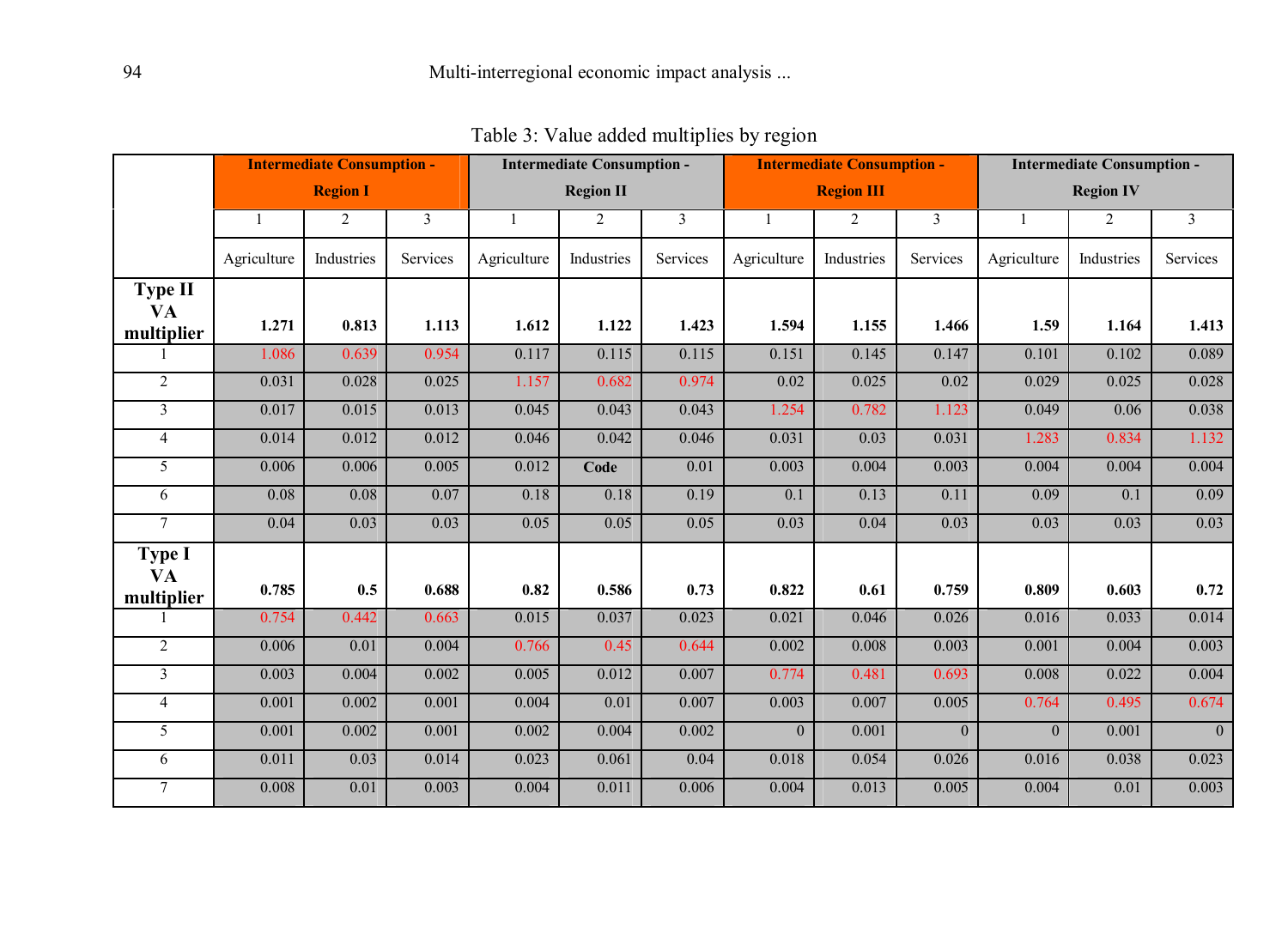|                         |                                            |            |          |              | <b>Intermediate Consumption -</b> |                | <b>Intermediate Consumption -</b> |                   |          |  |
|-------------------------|--------------------------------------------|------------|----------|--------------|-----------------------------------|----------------|-----------------------------------|-------------------|----------|--|
|                         | <b>Intermediate Consumption - Region V</b> |            |          |              | <b>Region VI</b>                  |                |                                   | <b>Region VII</b> |          |  |
|                         | $\mathbf{1}$                               | 2          | 3        | $\mathbf{1}$ | $\overline{2}$                    | $\overline{3}$ | $\mathbf{1}$                      | 2                 | 3        |  |
| Code                    | Agriculture                                | Industries | Services | Agriculture  | Industries                        | Services       | Agriculture                       | Industries        | Services |  |
| <b>Type II</b>          |                                            |            |          |              |                                   |                |                                   |                   |          |  |
| <b>VA</b><br>multiplier | 1.317                                      | 0.95       | 1.249    | 1.235        | 0.942                             | 1.143          | 1.18                              | 0.781             | 1.021    |  |
|                         | 0.132                                      | 0.123      | 0.116    | 0.043        | 0.044                             | 0.042          | 0.044                             | 0.04              | 0.042    |  |
| $\overline{2}$          | 0.013                                      | 0.018      | 0.014    | 0.026        | 0.028                             | 0.021          | 0.009                             | 0.01              | 0.007    |  |
| 3                       | 0.03                                       | 0.027      | 0.026    | 0.029        | 0.029                             | 0.023          | 0.014                             | 0.012             | 0.01     |  |
| $\overline{4}$          | 0.098                                      | 0.084      | 0.084    | 0.019        | 0.018                             | 0.017          | 0.013                             | 0.012             | 0.011    |  |
| 5                       | 0.877                                      | 0.518      | 0.856    | 0.013        | 0.015                             | 0.008          | 0.005                             | 0.005             | 0.004    |  |
| 6                       | 0.12                                       | 0.14       | 0.12     | 0.94         | 0.67                              | 0.93           | 0.07                              | 0.07              | 0.06     |  |
| $\overline{7}$          | 0.04                                       | 0.04       | 0.04     | 0.16         | 0.14                              | 0.1            | 1.03                              | 0.63              | 0.89     |  |
| <b>Type I</b>           |                                            |            |          |              |                                   |                |                                   |                   |          |  |
| <b>VA</b>               | 0.754                                      | 0.546      | 0.716    | 0.753        | 0.572                             | 0.696          | 0.754                             | 0.496             | 0.652    |  |
| multiplier              | 0.028                                      | 0.045      | 0.019    | 0.006        | 0.011                             | 0.008          | 0.005                             | 0.011             | 0.007    |  |
| $\overline{2}$          | 0.002                                      | 0.006      | 0.002    | 0.005        | 0.01                              | 0.003          | 0.002                             | 0.004             | 0.001    |  |
| 3                       | 0.005                                      | 0.007      | 0.003    | 0.006        | 0.009                             | 0.002          | 0.003                             | 0.003             | 0.001    |  |
| 4                       | 0.019                                      | 0.026      | 0.012    | 0.003        | 0.004                             | 0.003          | 0.002                             | 0.004             | 0.002    |  |
| 5                       | 0.656                                      | 0.387      |          |              | 0.007                             | 0.001          | 0.001                             | 0.002             | 0.001    |  |
|                         |                                            |            | 0.64     | 0.004        |                                   |                |                                   |                   |          |  |
| 6                       | 0.037                                      | 0.063      | 0.033    | 0.676        | 0.475                             | 0.667          | 0.013                             | 0.031             | 0.013    |  |
| $\overline{7}$          | 0.008                                      | 0.013      | 0.006    | 0.052        | 0.056                             | 0.012          | 0.727                             | 0.442             | 0.628    |  |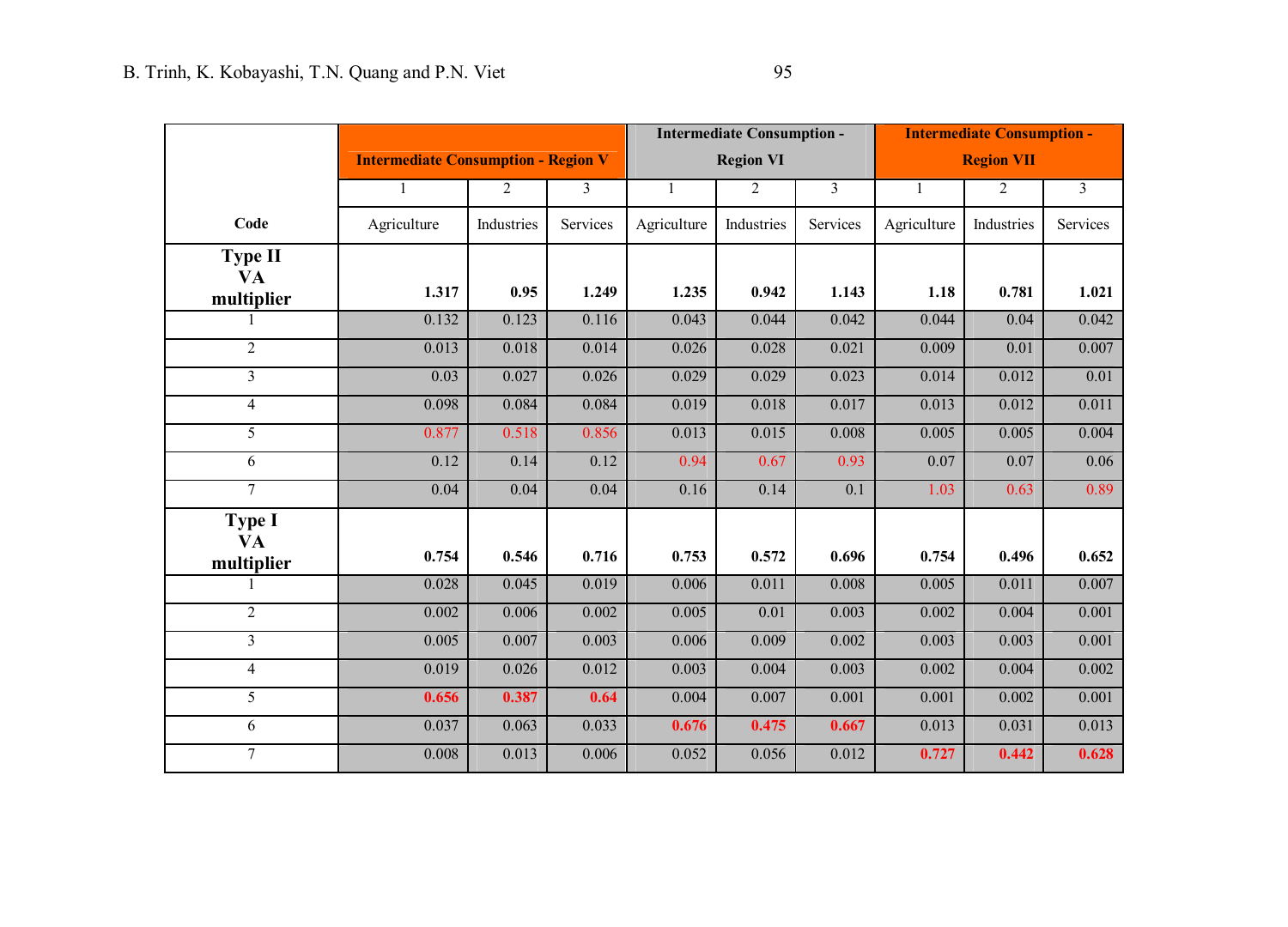#### **4 Concluding remarks**

In the past two decades, Vietnam's economy has modernized and sustained high growth. Living standards in Vietnam have rapidly increased as the result of the transition policy towards a market economy and of the integration into the world economy. The government has focused heavily on industrialization and modernization process and the aim is for Vietnam to be an industrialized economy in 2020. While many policies proved to have positive impact on the economy, there are still areas in which the policy seemed to have gone in the wrong direction. This study, with the help of the multipliers from the I/O based approach showed that one important area, agriculture, has been not received an adequate policy in order for it to develop to fully meet with its potentiality. The authors of this study strongly hope the findings above will help the policymakers to come up with ever more effective policies to help the economy reach high and quality growth.

**ACKNOWLEDGEMENTS:** We would like to thank Dr. Fracisco T. Secretario, Professor Kwang Moon Kim, Mr. Duong Manh Hung supported us in this research.

#### **References**

- [1] Brian Wixted, Norihoko Yamano and Colin Webb, Input-Output Analysis in an Increasingly Globalised World: Applications of OECD' s Harmonised International Tables, *OECD STI Working Papers*, **2006/7**, OECD, Paris,  $(2006)$ .
- [2] Bui Trinh, Francisco T. Secritario, Kim Kwang Moon, Le Ha Thanh and Pham Huong Giang, Economic-Environmental impact analysis based on a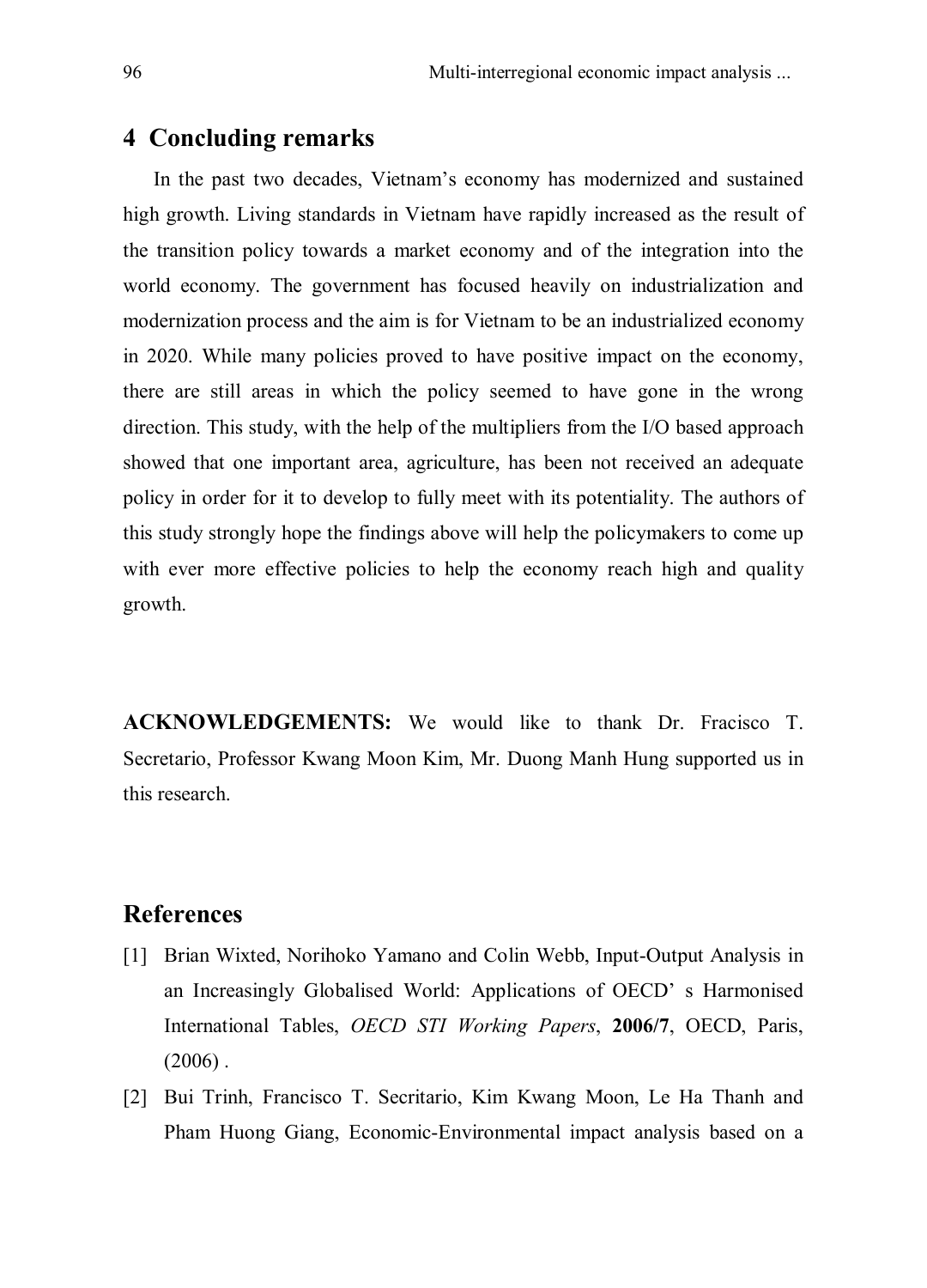Bi-Region Interregional I-O Model for Vietnam, *Working Paper* presented at 15<sup>th</sup> Conference of IIOA, BeiJing, (2005).

- [3] Bui Trinh, Francisco T. Secritario, Kim Kwang Moon and Duong Manh Hung, Construction of Megacity' s interregional Input-Output table for Vietnam by the Hibrid Approarch,  $15<sup>th</sup>$  conference of IIOA, BeiJing, (2005).
- [4] Bui Trinh, Kim Kwang Moon, Francisco T. Secretario, Nguyen Viet Phong, Economic structure impact analysis and estimate environmental impacts based on inter – regional modeling between HoChiMinh City (HCMC) and Rest of Vietnam (ROV), *New Clues in Sciences*, **2**, (2012), 8-19.
- [5] Department of Business, Economic Development and Tourism State Of Hawaii, The Hawaii Inter-County Input-Output Study: 2002, *Benchmark Report*, (March, 2007).
- [6] Isard, Walter, Interregional and Regional Input-Output Analysis: A Model of a Space Economy, *Review of Economics and Statistics*, **33**(4), 1951.
- [7] R.E. Miller and P.D. Blair, *Input-Output Analysis: Foundations and Extensions*, Englewood Cliffs, New Jersey: Prentice Hall, 1985.
- [8] H.W. Rechardson, *Input-Output and Regional Analysis*, John Wiley and Sons, New York.
- [9] M.H Robinson and M.L Lahr, A Guide to Sub-County Regional Input-Output Modeling, Presented at the 40 Meeting of the Regional Science Association International of Transportation, (1993).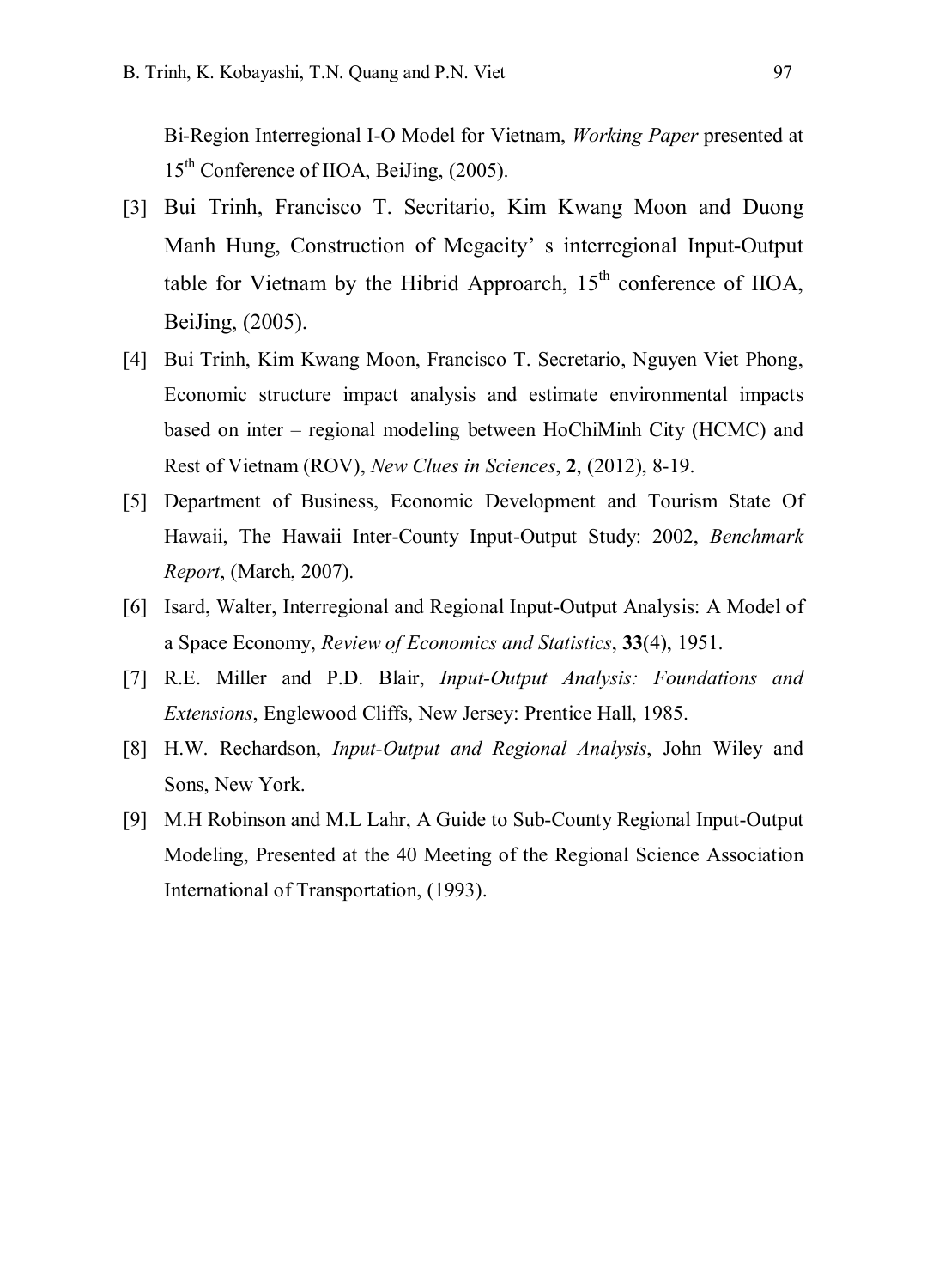# **Appendix 1. Contribution of regions to output multiplier in inter-regional I-O model (cont.)**

|                  | <b>Crops</b> | Other<br>agricultural<br>activities | <b>Mining</b>  | Food<br>processing | Light<br>manufactures | Heavy<br>manufactures | <b>Machinery</b> | <b>Utility</b> | <b>Construction</b> | <b>Services</b> |
|------------------|--------------|-------------------------------------|----------------|--------------------|-----------------------|-----------------------|------------------|----------------|---------------------|-----------------|
| <b>Type I</b>    |              |                                     |                |                    |                       |                       |                  |                |                     |                 |
| Reg <sub>1</sub> | 1.248        | 1.443                               | 1.27           | 1.983              | 1.666                 | 1.56                  | 1.372            | 1.323          | 1.607               | 1.39            |
| Reg 1            | 1.186        | 1.35                                | 1.231          | 1.808              | 1.476                 | 1.491                 | 1.31             | 1.273          | 1.489               | 1.329           |
| Reg <sub>2</sub> | 0.009        | 0.013                               | 0.006          | 0.033              | 0.018                 | 0.008                 | 0.005            | 0.006          | 0.012               | 0.007           |
| Reg <sub>3</sub> | 0.005        | 0.008                               | 0.002          | 0.01               | 0.009                 | 0.005                 | 0.003            | 0.003          | 0.006               | 0.004           |
| Reg 4            | 0.003        | 0.004                               | 0.002          | 0.009              | 0.007                 | 0.002                 | 0.002            | 0.003          | 0.004               | 0.003           |
| Reg 5            | 0.002        | 0.003                               | 0.001          | 0.008              | 0.003                 | 0.002                 | 0.002            | 0.001          | 0.002               | 0.002           |
| Reg 6            | 0.033        | 0.046                               | 0.025          | 0.077              | 0.138                 | 0.049                 | 0.046            | 0.034          | 0.089               | 0.038           |
| Reg 7            | 0.012        | 0.018                               | 0.002          | 0.038              | 0.015                 | 0.003                 | 0.003            | 0.003          | 0.005               | 0.006           |
| Reg <sub>2</sub> | 1.273        | 1.385                               | 1.564          | 1.982              | 1.935                 | 1.511                 | 1.49             | 1.41           | 1.644               | 1.423           |
| Reg 1            | 0.039        | 0.053                               | 0.078          | 0.07               | 0.183                 | 0.078                 | 0.08             | 0.062          | 0.116               | 0.061           |
| Reg <sub>2</sub> | 1.145        | 1.204                               | 1.291          | 1.735              | 1.361                 | 1.23                  | 1.198            | 1.2            | 1.256               | 1.204           |
| Reg <sub>3</sub> | 0.009        | 0.011                               | 0.019          | 0.029              | 0.032                 | 0.009                 | 0.014            | 0.013          | 0.018               | 0.013           |
| Reg 4            | 0.01         | 0.013                               | 0.024          | 0.019              | 0.041                 | 0.012                 | 0.018            | 0.016          | 0.024               | 0.017           |
| Reg 5            | 0.006        | 0.006                               | 0.003          | 0.008              | 0.026                 | 0.004                 | 0.007            | 0.006          | 0.012               | 0.004           |
| Reg 6            | 0.057        | 0.086                               | 0.134          | 0.105              | 0.26                  | 0.152                 | 0.154            | 0.101          | 0.191               | 0.109           |
| Reg 7            | 0.007        | 0.012                               | 0.015          | 0.016              | 0.032                 | 0.027                 | 0.018            | 0.012          | 0.026               | 0.015           |
| Reg <sub>3</sub> | 1.268        | 1.453                               | 1.324          | 1.989              | 1.823                 | 1.505                 | 1.548            | 1.384          | 1.684               | 1.414           |
| Reg 1            | 0.052        | 0.077                               | 0.046          | 0.141              | 0.187                 | 0.07                  | 0.097            | 0.069          | 0.134               | 0.071           |
| Reg <sub>2</sub> | 0.003        | 0.006                               | 0.005          | 0.017              | 0.014                 | 0.013                 | 0.035            | 0.006          | 0.021               | 0.007           |
| Reg <sub>3</sub> | 1.16         | 1.272                               | 1.193          | 1.731              | 1.363                 | 1.25                  | 1.211            | 1.219          | 1.298               | 1.237           |
| Reg 4            | 0.006        | 0.009                               | 0.009          | 0.023              | 0.022                 | 0.007                 | 0.011            | 0.01           | 0.015               | 0.011           |
| Reg 5            | $\mathbf{0}$ | $\Omega$                            | $\overline{0}$ | 0.001              | 0.001                 | $\theta$              | 0.001            | $\Omega$       | 0.001               | $\Omega$        |
| Reg 6            | 0.04         | 0.079                               | 0.067          | 0.065              | 0.213                 | 0.154                 | 0.14             | 0.07           | 0.184               | 0.08            |
| Reg 7            | 0.007        | 0.009                               | 0.004          | 0.011              | 0.025                 | 0.01                  | 0.054            | 0.011          | 0.031               | 0.008           |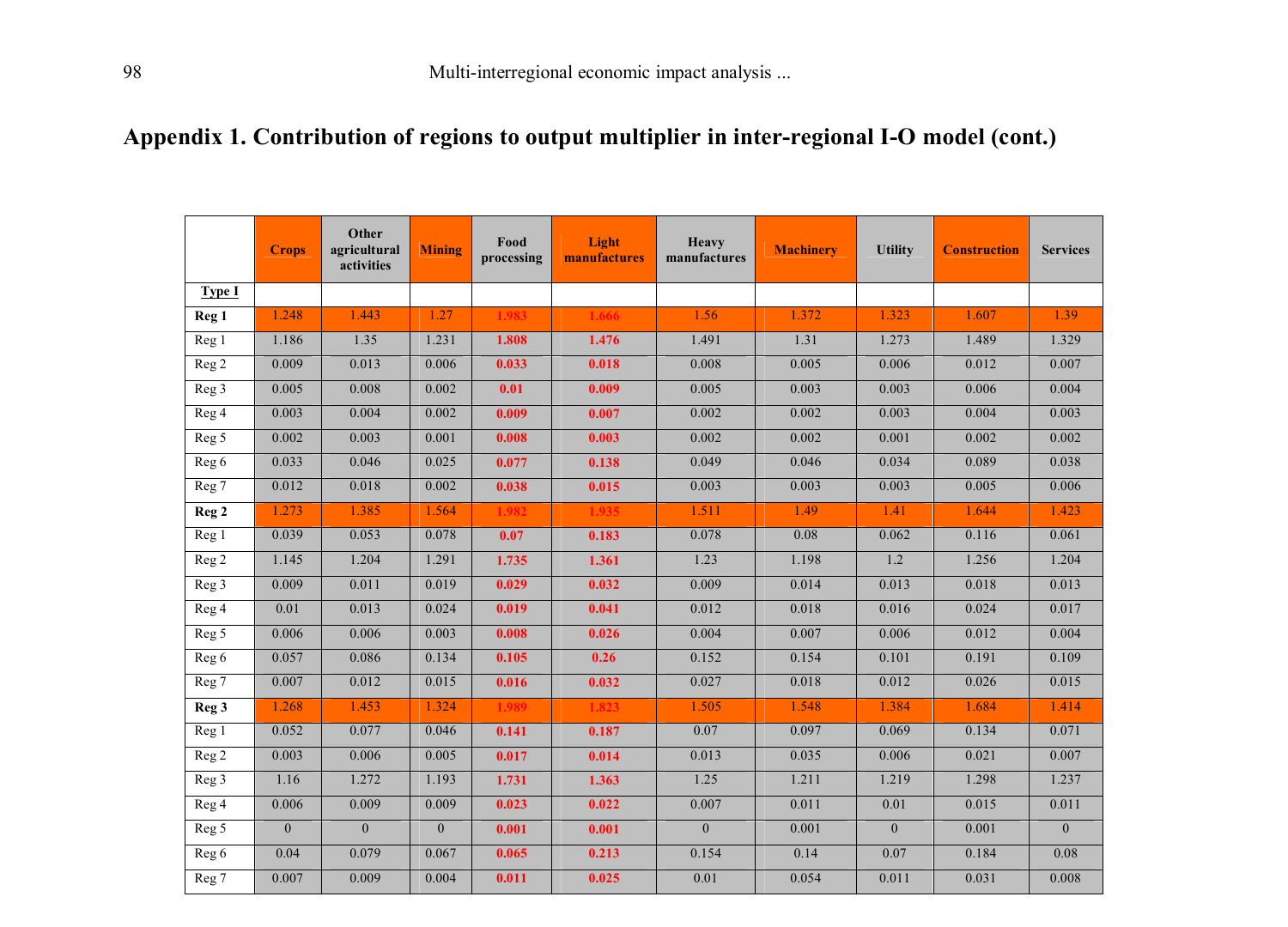|                    | <b>Crops</b>   | Other<br>agricultural<br>activities | <b>Mining</b> | Food<br>processing | Light<br>manufactur<br>es | <b>Heavy</b><br>manufactures | <b>Machiner</b><br>y | <b>Utility</b> | <b>Constructio</b><br>$\mathbf{n}$ | <b>Services</b> |
|--------------------|----------------|-------------------------------------|---------------|--------------------|---------------------------|------------------------------|----------------------|----------------|------------------------------------|-----------------|
| Reg 4              | 1.336          | 1.439                               | 1.349         | 2.019              | 2.01                      | 1.487                        | 1.454                | 1.426          | 1.697                              | 1.454           |
| Reg 1              | 0.055          | 0.058                               | 0.023         | 0.066              | 0.213                     | 0.05                         | 0.06                 | 0.055          | 0.112                              | 0.043           |
| Reg <sub>2</sub>   | 0.002          | 0.003                               | 0.006         | 0.007              | 0.01                      | 0.006                        | 0.003                | 0.01           | 0.01                               | 0.004           |
| Reg 3              | 0.015          | 0.013                               | 0.002         | 0.074              | 0.031                     | 0.004                        | 0.007                | 0.006          | 0.013                              | 0.006           |
| Reg 4              | 1.228          | 1.306                               | 1.26          | 1.764              | 1.628                     | 1.295                        | 1.302                | 1.299          | 1.429                              | 1.33            |
| Reg 5              | $\overline{0}$ | $\overline{0}$                      | $\mathbf{0}$  | 0.002              | 0.001                     | $\mathbf{0}$                 | $\overline{0}$       | $\overline{0}$ | $\mathbf{0}$                       | 0.001           |
| Reg 6              | 0.031          | 0.057                               | 0.056         | 0.079              | 0.121                     | 0.13                         | 0.08                 | 0.053          | 0.129                              | 0.069           |
| Reg 7              | 0.004          | 0.004                               | 0.001         | 0.028              | 0.006                     | 0.002                        | 0.002                | 0.002          | 0.003                              | 0.002           |
| Reg 5              | 1.45           | 1.645                               | 1.399         | 2.023              | 1.812                     | 1.176                        | 1.394                | 1.273          | 1.599                              | 1.41            |
| Reg 1              | 0.091          | 0.104                               | 0.042         | 0.136              | 0.232                     | 0.015                        | 0.062                | 0.046          | 0.117                              | 0.061           |
| Reg 2              | 0.003          | 0.005                               | 0.022         | 0.013              | 0.02                      | 0.006                        | 0.004                | 0.002          | 0.016                              | 0.007           |
| Reg 3              | 0.012          | 0.012                               | 0.003         | 0.011              | 0.03                      | 0.002                        | 0.007                | 0.008          | 0.015                              | 0.005           |
| Reg 4              | 0.041          | 0.063                               | 0.025         | 0.083              | 0.08                      | 0.019                        | 0.059                | 0.022          | 0.066                              | 0.037           |
| $\overline{Reg}$ 5 | 1.199          | 1.273                               | 1.196         | 1.604              | 1.224                     | 1.038                        | 1.13                 | 1.123          | 1.152                              | 1.177           |
| Reg 6              | 0.087          | 0.169                               | 0.107         | 0.156              | 0.185                     | 0.095                        | 0.122                | 0.062          | 0.213                              | 0.115           |
| Reg 7              | 0.017          | 0.018                               | 0.004         | 0.02               | 0.041                     | 0.003                        | 0.01                 | 0.009          | 0.02                               | 0.007           |
| Reg 6              | 1.332          | 1.423                               | 1.216         | 2.027              | 1.651                     | 1.485                        | 1.411                | 1.339          | 1.455                              | 1.343           |
| Reg 1              | 0.011          | 0.013                               | 0.011         | 0.043              | 0.023                     | 0.012                        | 0.018                | 0.018          | 0.018                              | 0.015           |
| Reg <sub>2</sub>   | 0.008          | 0.008                               | 0.006         | 0.045              | 0.011                     | 0.009                        | 0.004                | 0.006          | 0.013                              | 0.005           |
| Reg 3              | 0.009          | 0.008                               | 0.002         | 0.045              | 0.006                     | 0.002                        | 0.002                | 0.006          | 0.003                              | 0.003           |
| Reg 4              | 0.005          | 0.007                               | 0.005         | 0.012              | 0.01                      | 0.005                        | 0.005                | 0.005          | 0.007                              | 0.006           |
| Reg 5              | 0.008          | 0.006                               | $\mathbf{0}$  | 0.045              | 0.003                     | $\overline{0}$               | $\overline{0}$       | 0.001          | 0.001                              | 0.001           |
| Reg 6              | 1.199          | 1.289                               | 1.185         | 1.523              | 1.54                      | 1.448                        | 1.372                | 1.292          | 1.398                              | 1.292           |
| Reg 7              | 0.091          | 0.092                               | 0.008         | 0.315              | 0.058                     | 0.009                        | 0.01                 | 0.011          | 0.015                              | 0.02            |

# **Appendix 1. Contribution of regions to output multiplier in inter-regional I-O model (cont.)**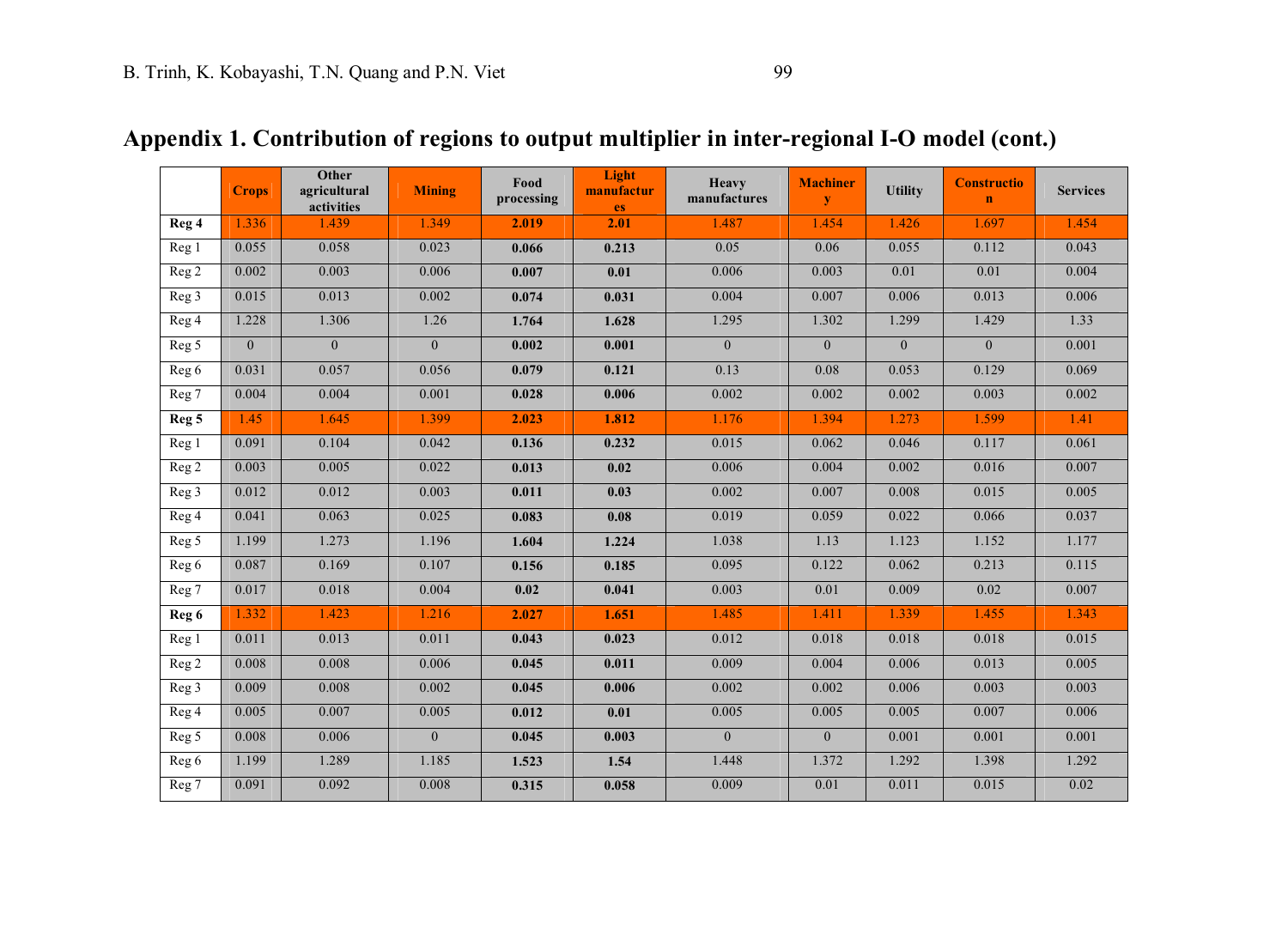| Reg 7 | 1.327 | .448  | .254  | 2.016 | 1.783 | 1.367 | 1.402 | 1.323 | $\sqrt{52}$ | .348  |
|-------|-------|-------|-------|-------|-------|-------|-------|-------|-------------|-------|
| Reg 1 | 0.015 | 0.017 | 0.009 | 0.03  | 0.049 | 0.012 | 0.033 | 0.025 | 0.031       | 0.016 |
| Reg 2 | 0.006 | 0.006 | 0.001 | 0.006 | 0.019 | 0.003 | 0.005 | 0.004 | 0.009       | 0.003 |
| Reg 3 | 0.004 | 0.006 | 0.001 | 0.008 | 0.004 | 0.001 | 0.006 | 0.001 | 0.003       | 0.002 |
| Reg 4 | 0.005 | 0.007 | 0.003 | 0.008 | 0.015 | 0.003 | 0.005 | 0.004 | 0.007       | 0.004 |
| Reg 5 | 0.002 | 0.002 | 0.001 | 0.005 | 0.002 | 0.001 | 0.007 | 0.001 | 0.003       | 0.001 |
| Reg 6 | 0.037 | 0.045 | 0.029 | 0.074 | 0.133 | 0.045 | 0.06  | 0.036 | 0.089       | 0.035 |
| Reg 7 | .259  | 1.365 | 1.21  | 1.886 | 1.561 | 1.302 | 1.285 | .251  | 1.379       | 1.287 |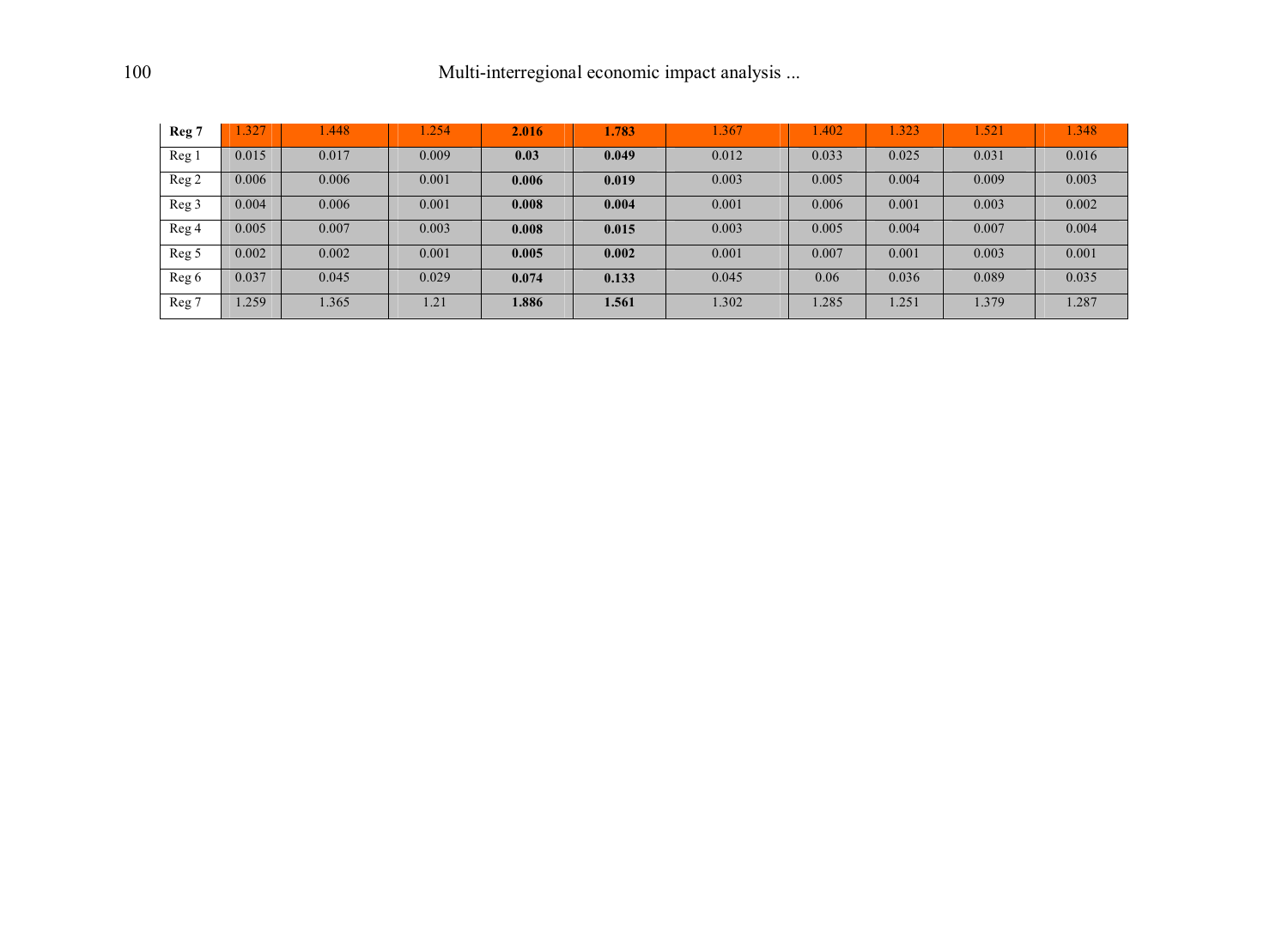|                             | <b>Crops</b> | Other agricultural<br>activities | <b>Mining</b> | Food<br>processing | Light<br>manufactures | Heavy<br>manufactures | <b>Machinery</b> | <b>Utility</b> | <b>Construction</b> | <b>Services</b> |
|-----------------------------|--------------|----------------------------------|---------------|--------------------|-----------------------|-----------------------|------------------|----------------|---------------------|-----------------|
| <b>Type</b><br>$\mathbf{I}$ |              |                                  |               |                    |                       |                       |                  |                |                     |                 |
| Reg <sub>1</sub>            | 2.984        | 2.92                             | 2.812         | 3.336              | 2.517                 | 2.578                 | 2.045            | 2.868          | 2.469               | 2.751           |
| Reg 1                       | 1.578        | 1.684                            | 1.579         | 2.113              | 1.668                 | 1.721                 | 1.462            | 1.622          | 1.683               | 1.637           |
| Reg <sub>2</sub>            | 0.137        | 0.122                            | 0.12          | 0.133              | 0.08                  | 0.083                 | 0.055            | 0.12           | 0.076               | 0.108           |
| Reg 3                       | 0.134        | 0.117                            | 0.117         | 0.111              | 0.072                 | 0.081                 | 0.053            | 0.118          | 0.07                | 0.105           |
| Reg 4                       | 0.135        | 0.117                            | 0.119         | 0.112              | 0.072                 | 0.08                  | 0.054            | 0.12           | 0.07                | 0.107           |
| Reg 5                       | 0.044        | 0.039                            | 0.039         | 0.042              | 0.024                 | 0.027                 | 0.018            | 0.039          | 0.023               | 0.035           |
| Reg 6                       | 0.6          | 0.529                            | 0.529         | 0.518              | 0.416                 | 0.382                 | 0.266            | 0.539          | 0.37                | 0.483           |
| Reg 7                       | 0.356        | 0.312                            | 0.309         | 0.307              | 0.184                 | 0.205                 | 0.137            | 0.31           | 0.176               | 0.277           |
| Reg <sub>2</sub>            | 3.082        | 3.023                            | 2.89          | 3.456              | 2.97                  | 2.622                 | 2.147            | 2.976          | 2.588               | 2.838           |
| Reg 1                       | 0.448        | 0.422                            | 0.378         | 0.403              | 0.417                 | 0.329                 | 0.228            | 0.416          | 0.329               | 0.38            |
| Reg <sub>2</sub>            | 1.279        | 1.325                            | 1.389         | 1.844              | 1.437                 | 1.312                 | 1.247            | 1.316          | 1.326               | 1.308           |
| Reg 3                       | 0.143        | 0.133                            | 0.117         | 0.139              | 0.108                 | 0.092                 | 0.063            | 0.13           | 0.088               | 0.118           |
| Reg 4                       | 0.148        | 0.138                            | 0.125         | 0.132              | 0.12                  | 0.096                 | 0.068            | 0.136          | 0.096               | 0.125           |
| Reg <sub>5</sub>            | 0.05         | 0.046                            | 0.035         | 0.044              | 0.052                 | 0.031                 | 0.023            | 0.044          | 0.035               | 0.039           |
| Reg 6                       | 0.648        | 0.621                            | 0.567         | 0.586              | 0.599                 | 0.515                 | 0.369            | 0.612          | 0.5                 | 0.571           |
| Reg 7                       | 0.366        | 0.338                            | 0.278         | 0.309              | 0.238                 | 0.248                 | 0.148            | 0.323          | 0.214               | 0.297           |
| Reg <sub>3</sub>            | 3.091        | 3.074                            | 2.911         | 3.457              | 2.99                  | 2.777                 | 2.516            | 3.032          | 2.745               | 2.896           |
| Reg 1                       | 0.463        | 0.443                            | 0.404         | 0.472              | 0.45                  | 0.357                 | 0.315            | 0.44           | 0.374               | 0.405           |
| Reg 2                       | 0.138        | 0.126                            | 0.122         | 0.125              | 0.1                   | 0.107                 | 0.106            | 0.128          | 0.099               | 0.116           |
| Reg <sub>3</sub>            | 1.295        | 1.392                            | 1.311         | 1.84               | 1.449                 | 1.345                 | 1.283            | 1.341          | 1.377               | 1.347           |
| Reg <sub>4</sub>            | 0.145        | 0.133                            | 0.13          | 0.135              | 0.11                  | 0.104                 | 0.084            | 0.135          | 0.096               | 0.123           |
| Reg 5                       | 0.045        | 0.04                             | 0.039         | 0.037              | 0.029                 | 0.031                 | 0.024            | 0.041          | 0.027               | 0.037           |
| Reg 6                       | 0.636        | 0.609                            | 0.585         | 0.545              | 0.594                 | 0.57                  | 0.456            | 0.608          | 0.531               | 0.564           |
| Reg 7                       | 0.369        | 0.331                            | 0.319         | 0.303              | 0.257                 | 0.263                 | 0.247            | 0.338          | 0.242               | 0.303           |

# **Appendix 1. Contribution of regions to output multiplier in inter-regional I-O model (cont.)**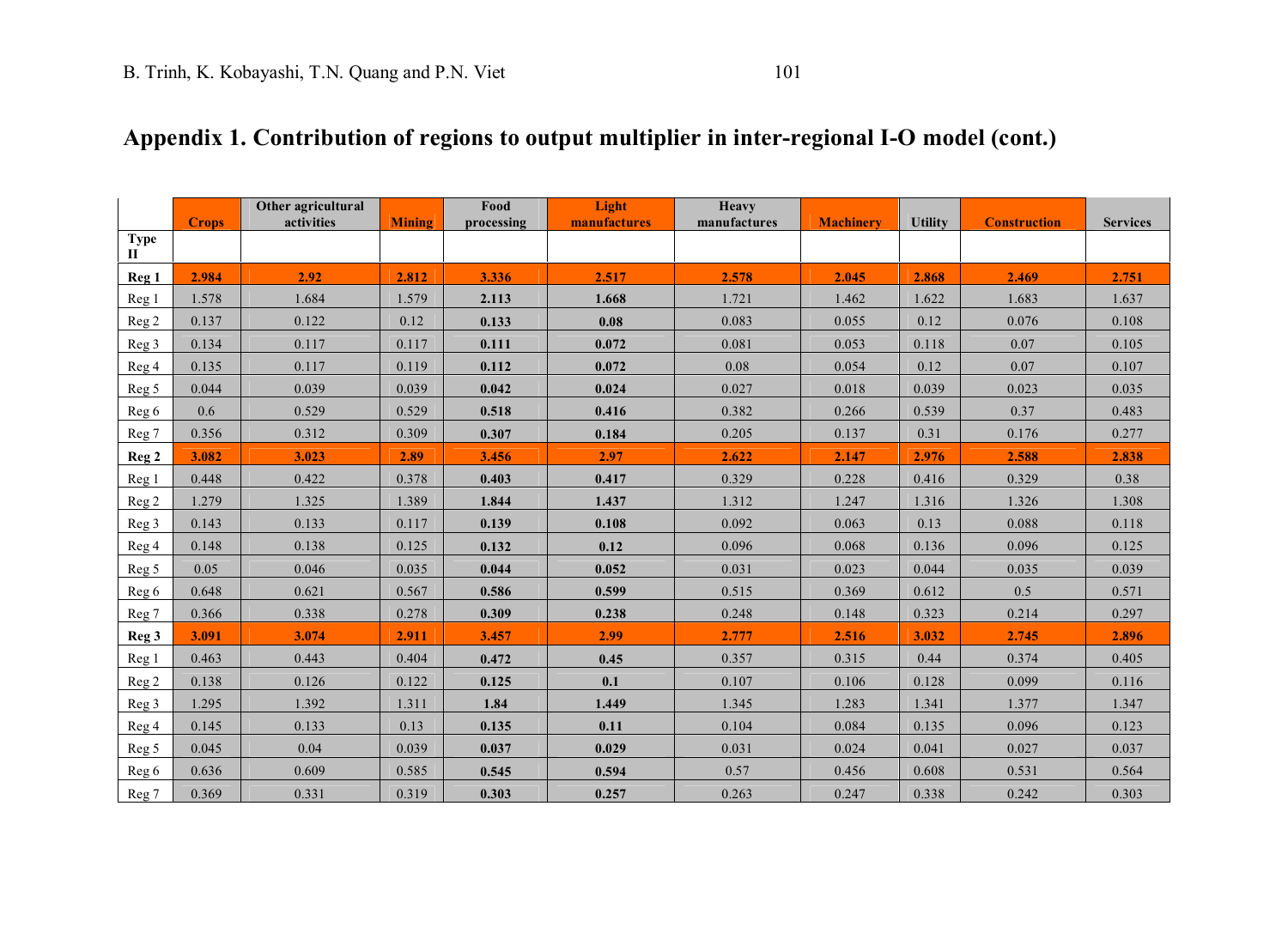| Reg 4            | 3.14  | 3.088 | 2.914 | 3.486 | 3.134 | 2.732 | 2.262 | 3.018 | 2.701 | 2.898 |
|------------------|-------|-------|-------|-------|-------|-------|-------|-------|-------|-------|
| Reg 1            | 0.462 | 0.43  | 0.376 | 0.397 | 0.467 | 0.331 | 0.243 | 0.414 | 0.338 | 0.369 |
| Reg 2            | 0.135 | 0.124 | 0.122 | 0.115 | 0.093 | 0.098 | 0.062 | 0.128 | 0.085 | 0.111 |
| Reg 3            | 0.149 | 0.135 | 0.119 | 0.183 | 0.114 | 0.096 | 0.067 | 0.125 | 0.088 | 0.113 |
| Reg 4            | 1.366 | 1.431 | 1.379 | 1.876 | 1.713 | 1.39  | 1.364 | 1.421 | 1.506 | 1.44  |
| Reg 5            | 0.044 | 0.041 | 0.038 | 0.037 | 0.028 | 0.031 | 0.02  | 0.039 | 0.025 | 0.036 |
| Reg 6            | 0.621 | 0.596 | 0.568 | 0.558 | 0.488 | 0.537 | 0.344 | 0.573 | 0.457 | 0.541 |
| Reg 7            | 0.363 | 0.331 | 0.312 | 0.319 | 0.23  | 0.249 | 0.162 | 0.318 | 0.202 | 0.289 |
| Reg <sub>5</sub> | 3.099 | 2.998 | 2.785 | 3.347 | 2.818 | 2.741 | 2.219 | 2.938 | 2.488 | 2.765 |
| Reg 1            | 0.463 | 0.409 | 0.354 | 0.435 | 0.459 | 0.368 | 0.248 | 0.422 | 0.318 | 0.367 |
| Reg 2            | 0.124 | 0.105 | 0.124 | 0.111 | 0.094 | 0.121 | 0.064 | 0.125 | 0.082 | 0.107 |
| Reg 3            | 0.135 | 0.113 | 0.106 | 0.11  | 0.105 | 0.118 | 0.068 | 0.132 | 0.081 | 0.106 |
| Reg 4            | 0.167 | 0.167 | 0.131 | 0.184 | 0.157 | 0.138 | 0.122 | 0.149 | 0.134 | 0.14  |
| Reg 5            | 1.24  | 1.306 | 1.23  | 1.636 | 1.248 | 1.076 | 1.15  | 1.164 | 1.174 | 1.211 |
| Reg 6            | 0.625 | 0.611 | 0.559 | 0.588 | 0.514 | 0.606 | 0.392 | 0.607 | 0.503 | 0.558 |
| Reg 7            | 0.345 | 0.287 | 0.28  | 0.283 | 0.241 | 0.313 | 0.174 | 0.34  | 0.197 | 0.277 |
| Reg 6            | 2.977 | 2.892 | 2.799 | 3.354 | 2.494 | 2.472 | 2.153 | 2.839 | 2.297 | 2.73  |
| Reg <sub>1</sub> | 0.383 | 0.345 | 0.368 | 0.343 | 0.213 | 0.235 | 0.185 | 0.357 | 0.208 | 0.328 |
| Reg 2            | 0.13  | 0.116 | 0.123 | 0.143 | 0.073 | 0.081 | 0.059 | 0.117 | 0.075 | 0.107 |
| Reg 3            | 0.131 | 0.117 | 0.119 | 0.143 | 0.068 | 0.075 | 0.057 | 0.117 | 0.065 | 0.106 |
| Reg 4            | 0.131 | 0.119 | 0.125 | 0.113 | 0.074 | 0.08  | 0.062 | 0.12  | 0.071 | 0.112 |
| Reg 5            | 0.048 | 0.042 | 0.039 | 0.078 | 0.024 | 0.025 | 0.019 | 0.038 | 0.021 | 0.035 |
| Reg 6            | 1.737 | 1.769 | 1.702 | 1.956 | 1.815 | 1.77  | 1.614 | 1.781 | 1.673 | 1.746 |
| Reg 7            | 0.418 | 0.384 | 0.322 | 0.578 | 0.225 | 0.205 | 0.157 | 0.309 | 0.182 | 0.296 |
| Reg 7            | 3.028 | 2.878 | 2.706 | 3.335 | 2.666 | 2.294 | 2.006 | 2.805 | 2.301 | 2.647 |
| Reg 1            | 0.398 | 0.34  | 0.337 | 0.327 | 0.248 | 0.221 | 0.169 | 0.359 | 0.207 | 0.309 |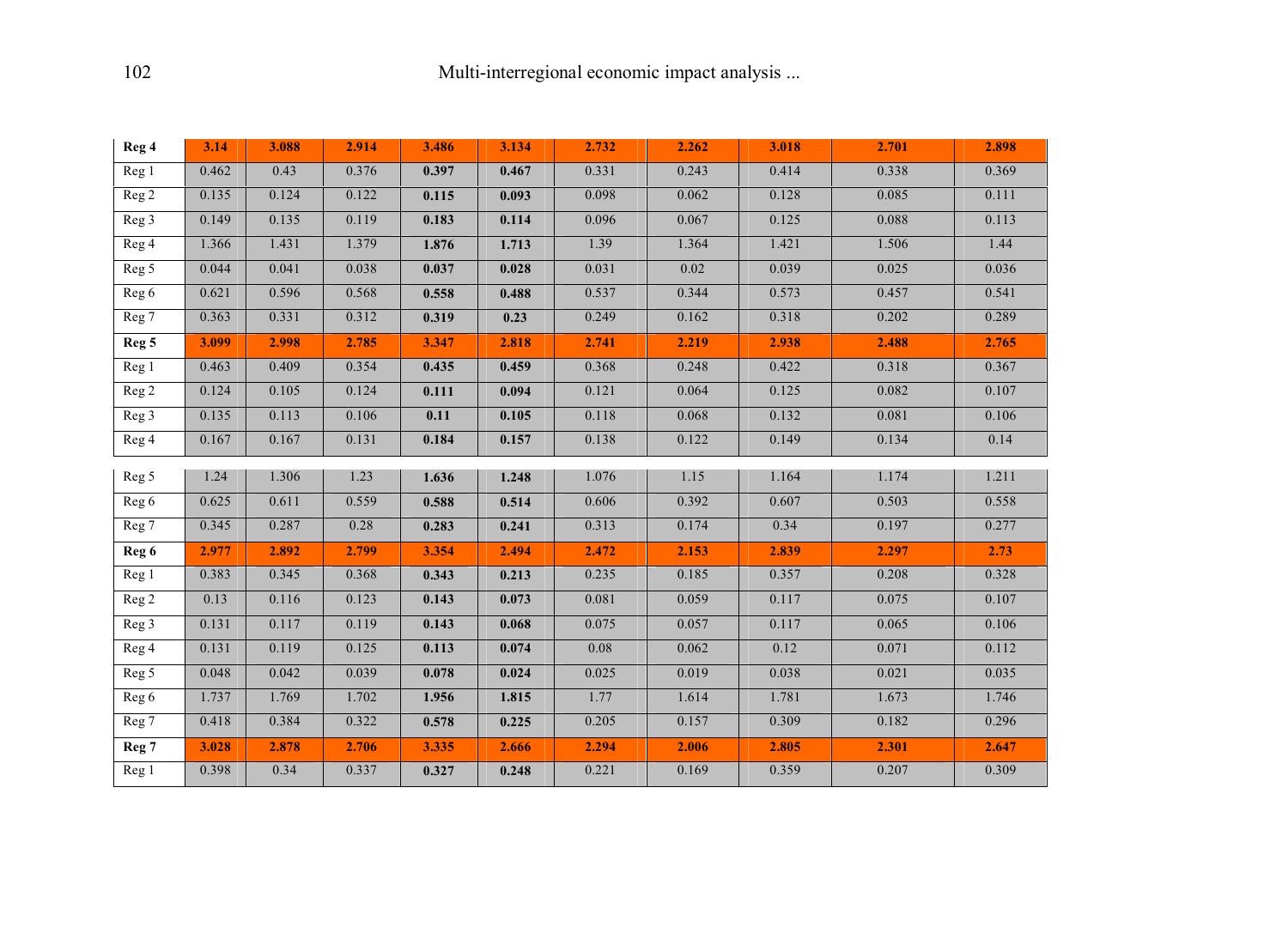| Reg <sub>2</sub> | 0.131 | 0.111 | 0.109 | 0.103 | 0.084 | 0.071 | 0.05  | 0.113 | 0.067 | 0.099 |
|------------------|-------|-------|-------|-------|-------|-------|-------|-------|-------|-------|
| Reg <sub>3</sub> | 0.131 | 0.112 | 0.108 | 0.106 | 0.07  | 0.07  | 0.051 | 0.111 | 0.061 | 0.098 |
| Reg 4            | 0.135 | 0.116 | 0.113 | 0.108 | 0.082 | 0.074 | 0.051 | 0.117 | 0.067 | 0.103 |
| Reg <sub>5</sub> | 0.043 | 0.037 | 0.036 | 0.037 | 0.024 | 0.024 | 0.022 | 0.038 | 0.022 | 0.033 |
| Reg 6            | 0.593 | 0.513 | 0.504 | 0.504 | 0.421 | 0.348 | 0.258 | 0.521 | 0.344 | 0.46  |
| Reg 7            | .597  | .649  | 1.498 | 2.148 | 1.737 | .486  | 1.405 | 1.545 | 1.534 | 1.545 |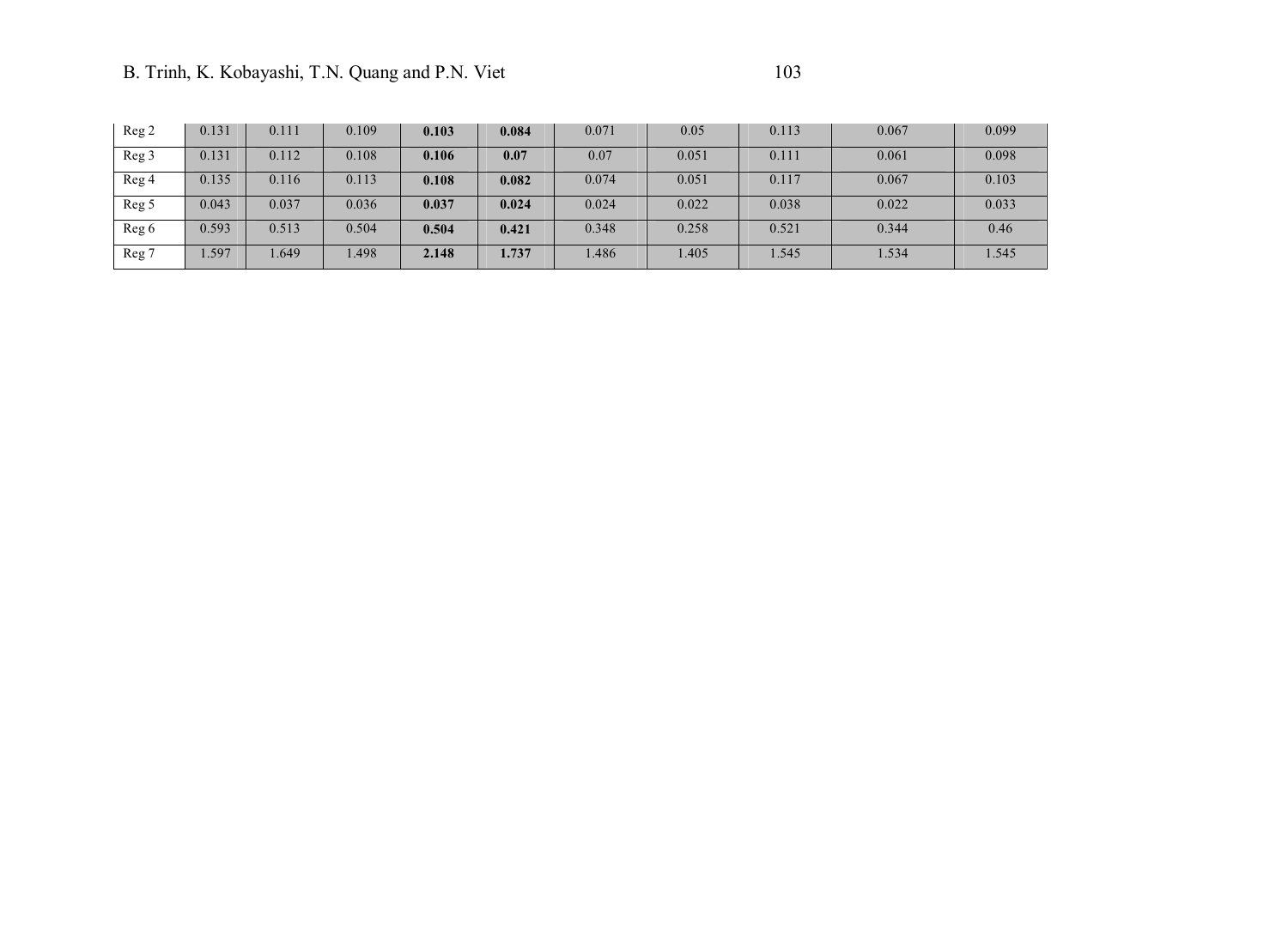|                  | <b>Crops</b> | Other<br>agricultural<br>activities | <b>Mining</b> | Food<br>processing | Light<br>manufactures | Heavy<br>manufactures | <b>Machinery</b> | <b>Utility</b> | <b>Construction</b> | <b>Services</b> |
|------------------|--------------|-------------------------------------|---------------|--------------------|-----------------------|-----------------------|------------------|----------------|---------------------|-----------------|
| <b>Type I</b>    |              |                                     |               |                    |                       |                       |                  |                |                     |                 |
| Reg <sub>1</sub> | 100.000      | 100.000                             | 100.000       | 100.000            | 100.000               | 100.000               | 100.000          | 100.000        | 100.000             | 100.000         |
| Reg <sub>1</sub> | 94.999       | 93.582                              | 96.927        | 91.152             | 88.579                | 95.593                | 95.513           | 96.231         | 92.621              | 95.650          |
| Reg <sub>2</sub> | 0.711        | 0.925                               | 0.485         | 1.663              | 1.061                 | 0.482                 | 0.391            | 0.456          | 0.762               | 0.532           |
| Reg 3            | 0.367        | 0.527                               | 0.187         | 0.522              | 0.549                 | 0.318                 | 0.242            | 0.206          | 0.385               | 0.268           |
| Reg 4            | 0.217        | 0.300                               | 0.139         | 0.452              | 0.443                 | 0.138                 | 0.180            | 0.201          | 0.244               | 0.228           |
| Reg 5            | 0.135        | 0.198                               | 0.105         | 0.426              | 0.160                 | 0.151                 | 0.116            | 0.095          | 0.145               | 0.144           |
| Reg 6            | 2.631        | 3.191                               | 1.970         | 3.862              | 8.286                 | 3.141                 | 3.326            | 2.573          | 5.521               | 2.729           |
| Reg 7            | 0.939        | 1.277                               | 0.186         | 1.923              | 0.922                 | 0.177                 | 0.232            | 0.237          | 0.323               | 0.449           |
| Reg <sub>2</sub> | 100.000      | 100.000                             | 100.000       | 100.000            | 100.000               | 100.000               | 100.000          | 100.000        | 100.000             | 100.000         |
| Reg 1            | 3.096        | 3.796                               | 5.010         | 3.534              | 9.471                 | 5.157                 | 5.384            | 4.427          | 7.061               | 4.260           |
| Reg <sub>2</sub> | 89.931       | 86.936                              | 82.558        | 87.531             | 70.307                | 81.356                | 80.423           | 85.085         | 76.420              | 84.595          |
| Reg 3            | 0.705        | 0.803                               | 1.201         | 1.464              | 1.628                 | 0.597                 | 0.939            | 0.942          | 1.091               | 0.912           |
| Reg 4            | 0.759        | 0.921                               | 1.521         | 0.981              | 2.119                 | 0.778                 | 1.232            | 1.150          | 1.437               | 1.203           |
| Reg 5            | 0.473        | 0.434                               | 0.179         | 0.386              | 1.351                 | 0.252                 | 0.470            | 0.413          | 0.748               | 0.294           |
| Reg 6            | 4.488        | 6.208                               | 8.572         | 5.292              | 13.457                | 10.076                | 10.351           | 7.134          | 11.644              | 7.654           |
| Reg 7            | 0.548        | 0.902                               | 0.960         | 0.811              | 1.667                 | 1.783                 | 1.203            | 0.850          | 1.599               | 1.081           |
| Reg <sub>3</sub> | 100.000      | 100.000                             | 100.000       | 100.000            | 100.000               | 100.000               | 100.000          | 100.000        | 100.000             | 100.000         |
| Reg 1            | 4.107        | 5.304                               | 3.486         | 7.072              | 10.254                | 4.634                 | 6.237            | 4.961          | 7.982               | 5.015           |
| Reg <sub>2</sub> | 0.233        | 0.412                               | 0.388         | 0.858              | 0.762                 | 0.861                 | 2.254            | 0.456          | 1.229               | 0.503           |
| Reg <sub>3</sub> | 91.438       | 87.535                              | 90.108        | 87.036             | 74.728                | 83.103                | 78.210           | 88.047         | 77.056              | 87.487          |
| Reg 4            | 0.507        | 0.650                               | 0.670         | 1.161              | 1.179                 | 0.477                 | 0.690            | 0.690          | 0.882               | 0.744           |
| Reg <sub>5</sub> | 0.023        | 0.032                               | 0.011         | 0.045              | 0.040                 | 0.018                 | 0.045            | 0.018          | 0.035               | 0.020           |
| Reg 6            | 3.163        | 5.468                               | 5.052         | 3.264              | 11.680                | 10.232                | 9.051            | 5.032          | 10.951              | 5.640           |
| Reg 7            | 0.529        | 0.599                               | 0.285         | 0.564              | 1.357                 | 0.675                 | 3.514            | 0.796          | 1.866               | 0.590           |

# **Appendix 2. Regional contributions to output multiplier in inter-regional I-O model (%)**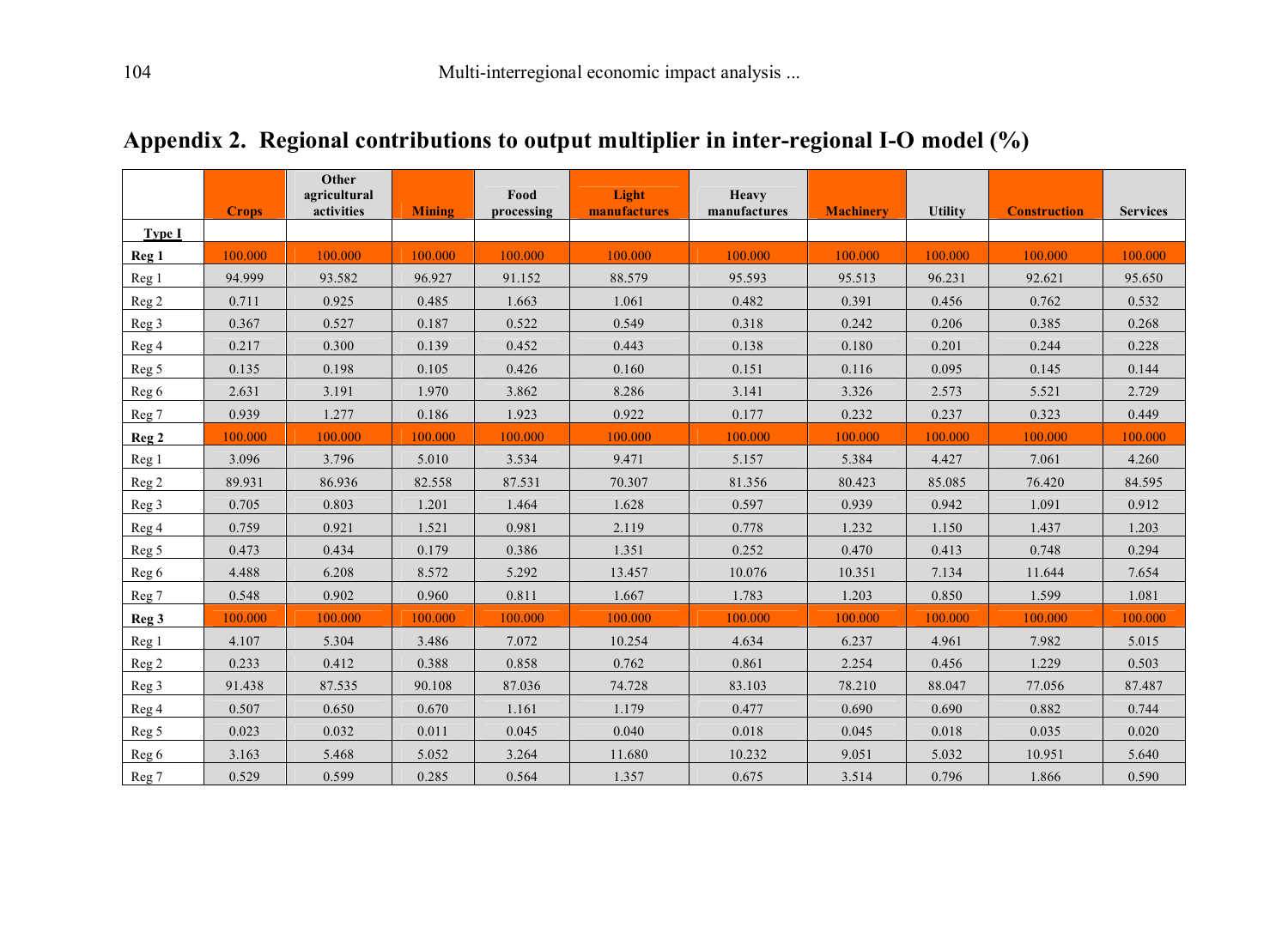# **Appendix 2. Regional contributions to output multiplier in inter-regional I-O model (%) (cont.)**

| Reg 4            | 100    | 100    | 100    | 100    | 100    | 100    | 100    | 100    | 100    | 100    |
|------------------|--------|--------|--------|--------|--------|--------|--------|--------|--------|--------|
| Reg 1            | 4.123  | 3.998  | 1.719  | 3.293  | 10.616 | 3.366  | 4.157  | 3.851  | 6.59   | 2.977  |
| Reg <sub>2</sub> | 0.16   | 0.186  | 0.451  | 0.341  | 0.516  | 0.389  | 0.174  | 0.734  | 0.616  | 0.272  |
| Reg 3            | 1.109  | 0.875  | 0.163  | 3.679  | 1.527  | 0.263  | 0.47   | 0.454  | 0.779  | 0.397  |
| Reg 4            | 91.944 | 90.697 | 93.415 | 87.358 | 80.965 | 87.137 | 89.588 | 91.113 | 84.21  | 91.471 |
| Reg 5            | 0.014  | 0.023  | 0.011  | 0.075  | 0.039  | 0.013  | 0.015  | 0.022  | 0.023  | 0.038  |
| Reg 6            | 2.33   | 3.962  | 4.177  | 3.89   | 6.026  | 8.731  | 5.482  | 3.715  | 7.605  | 4.718  |
| Reg 7            | 0.319  | 0.26   | 0.065  | 1.365  | 0.311  | 0.101  | 0.114  | 0.111  | 0.177  | 0.128  |
| Reg <sub>5</sub> | 100    | 100    | 100    | 100    | 100    | 100    | 100    | 100    | 100    | 100    |
| Reg 1            | 6.27   | 6.316  | 2.968  | 6.726  | 12.811 | 1.301  | 4.464  | 3.599  | 7.34   | 4.331  |
| Reg 2            | 0.177  | 0.284  | 1.582  | 0.655  | 1.094  | 0.5    | 0.252  | 0.149  | 1.002  | 0.531  |
| Reg <sub>3</sub> | 0.839  | 0.757  | 0.22   | 0.563  | 1.65   | 0.143  | 0.501  | 0.657  | 0.91   | 0.38   |
| Reg 4            | 2.86   | 3.859  | 1.779  | 4.093  | 4.41   | 1.591  | 4.236  | 1.755  | 4.141  | 2.59   |
| Reg 5            | 82.691 | 77.423 | 85.517 | 79.258 | 67.551 | 88.194 | 81.074 | 88.227 | 72.053 | 83.487 |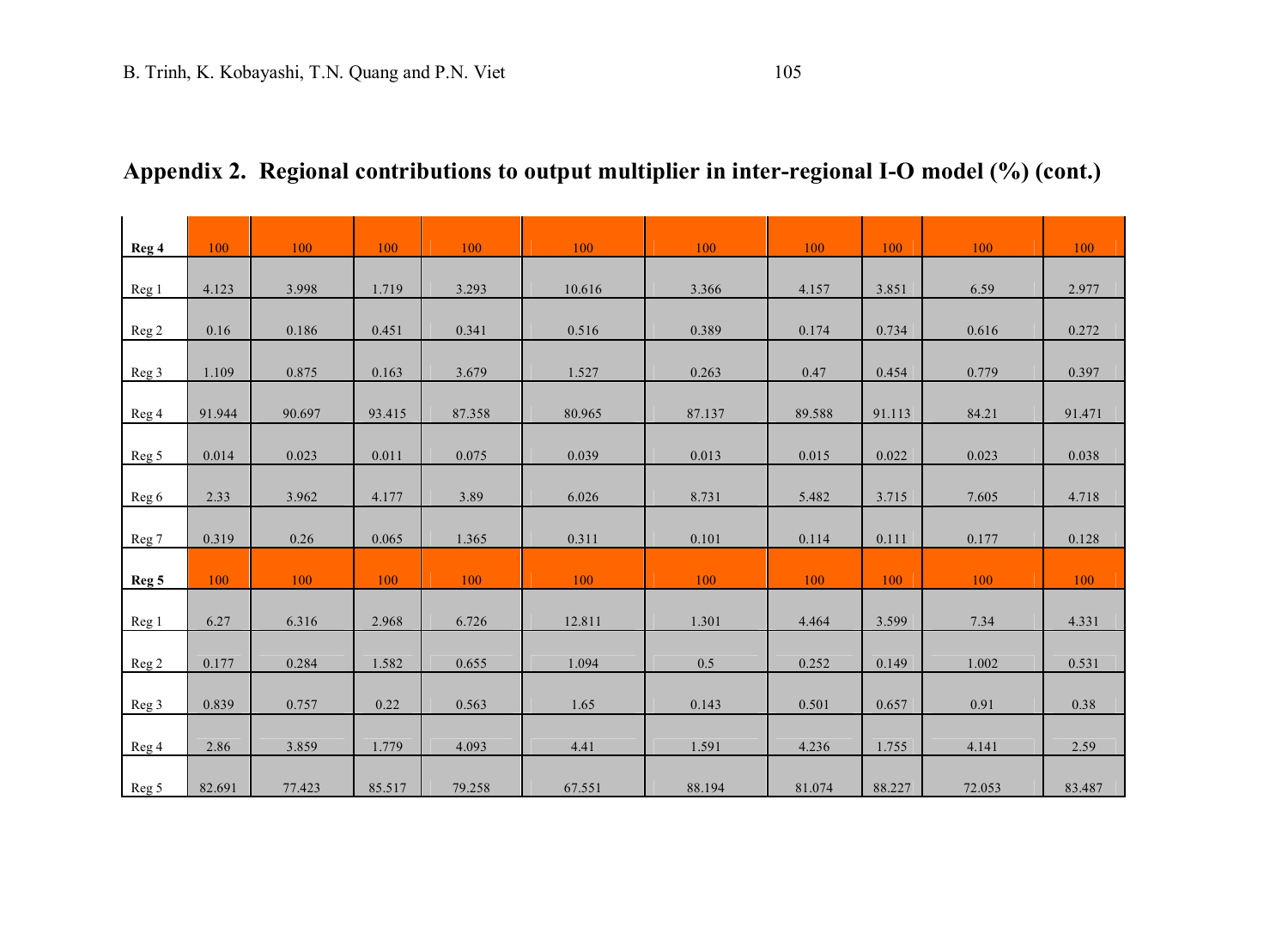| Reg 6 | 5.965  | 10.263 | 7.626  | 7.71   | 10.22  | 8.054  | 8.779  | 4.9    | 13.291 | 8.152  |
|-------|--------|--------|--------|--------|--------|--------|--------|--------|--------|--------|
| Reg 7 | 1.199  | 1.099  | 0.307  | 0.996  | 2.264  | 0.218  | 0.694  | 0.712  | 1.263  | 0.529  |
| Reg 6 | 100    | 100    | 100    | 100    | 100    | 100    | 100    | 100    | 100    | 100    |
| Reg 1 | 0.862  | 0.944  | 0.911  | 2.132  | 1.41   | 0.838  | 1.259  | 1.377  | 1.255  | 1.131  |
| Reg 2 | 0.629  | 0.559  | 0.475  | 2.22   | 0.653  | 0.584  | 0.318  | 0.482  | 0.898  | 0.348  |
| Reg 3 | 0.66   | 0.557  | 0.142  | 2.195  | 0.347  | 0.126  | 0.136  | 0.417  | 0.173  | 0.234  |
| Reg 4 | 0.405  | 0.482  | 0.382  | 0.606  | 0.618  | 0.349  | 0.387  | 0.402  | 0.489  | 0.439  |
| Reg 5 | 0.569  | 0.425  | 0.028  | 2.227  | 0.202  | 0.031  | 0.028  | 0.069  | 0.057  | 0.098  |
| Reg 6 | 90.057 | 90.56  | 97.437 | 75.096 | 93.276 | 97.479 | 97.172 | 96.441 | 96.123 | 96.236 |
| Reg 7 | 6.818  | 6.472  | 0.626  | 15.524 | 3.493  | 0.592  | 0.701  | 0.813  | 1.006  | 1.513  |
| Reg 7 | 100    | 100    | 100    | 100    | 100    | 100    | 100    | 100    | 100    | 100    |
| Reg 1 | 1.098  | 1.208  | 0.732  | 1.481  | 2.753  | 0.884  | 2.371  | 1.878  | 2.027  | 1.183  |
| Reg 2 | 0.416  | 0.392  | 0.11   | 0.307  | 1.063  | 0.219  | 0.359  | 0.299  | 0.596  | 0.217  |
| Reg 3 | 0.306  | 0.388  | 0.04   | 0.4    | 0.24   | 0.076  | 0.432  | 0.085  | 0.196  | 0.111  |
| Reg 4 | 0.41   | 0.462  | 0.223  | 0.391  | 0.817  | 0.225  | 0.363  | 0.33   | 0.487  | 0.298  |
| Reg 5 | 0.121  | 0.149  | 0.044  | 0.246  | 0.113  | 0.079  | 0.507  | 0.104  | 0.196  | 0.089  |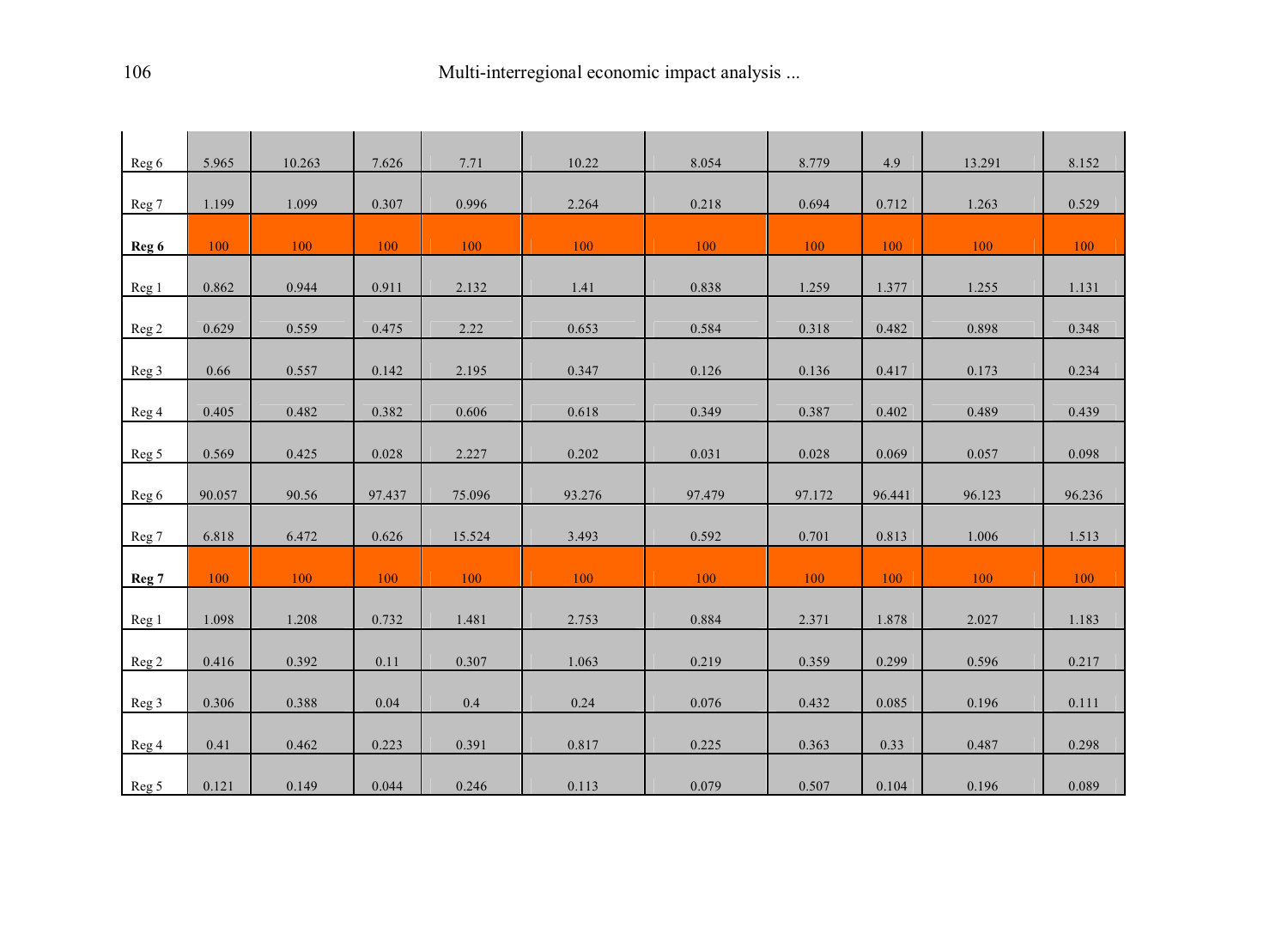# B. Trinh, K. Kobayashi, T.N. Quang and P.N. Viet 107

| Reg 6 | 2.808  | 3.116  | 2.345  | 3.65   | 7.439  | 3.28   | 4.309 | 2.748  | 5.848 | 2.622  |
|-------|--------|--------|--------|--------|--------|--------|-------|--------|-------|--------|
| Reg 7 | 94.841 | 94.286 | 96.507 | 93.524 | 87.574 | 95.236 | 91.66 | 94.556 | 90.65 | 95.479 |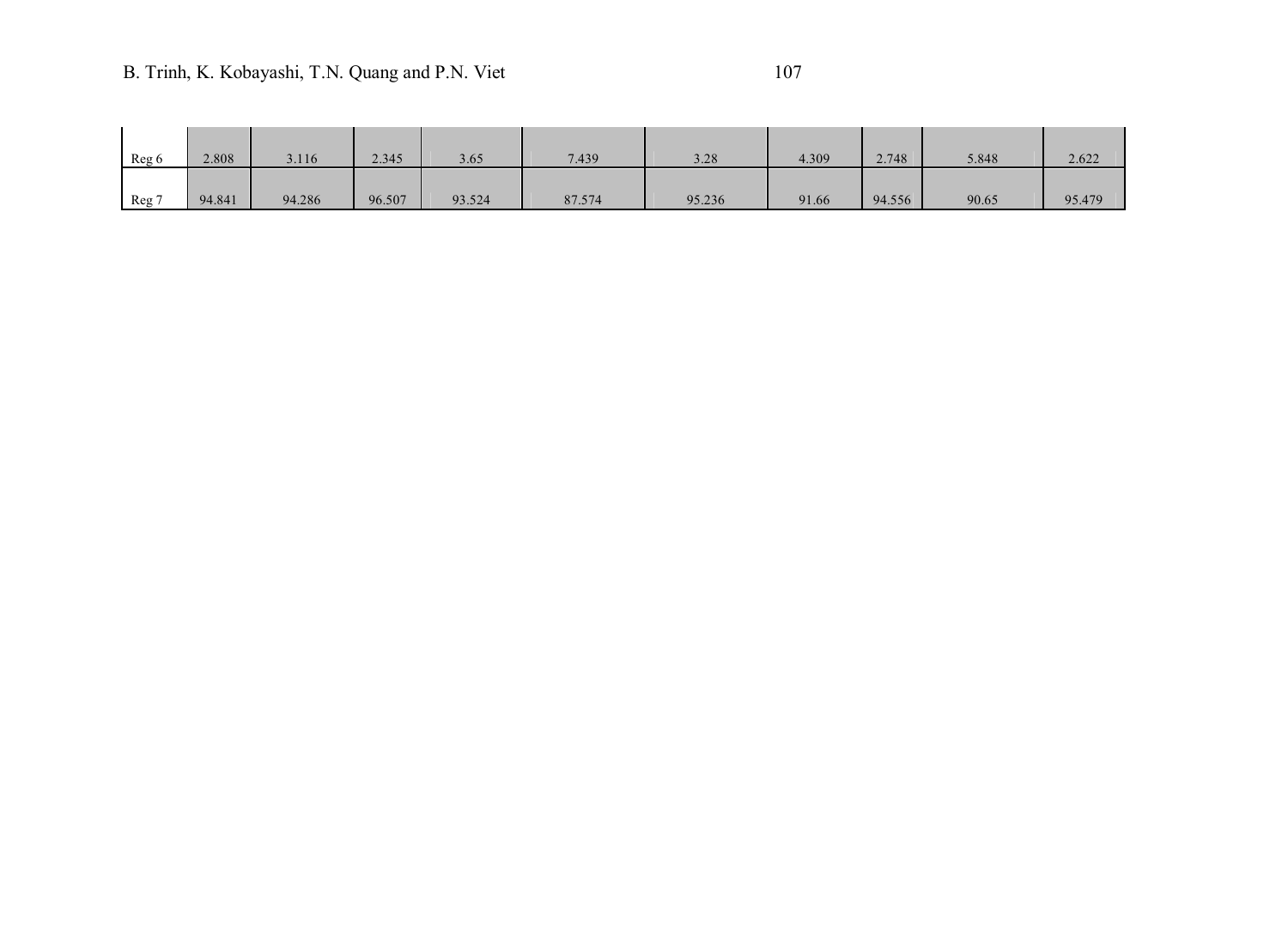|                      | <b>Crops</b> | Other<br>agricultural<br>activities | <b>Mining</b> | Food<br>processing | Light<br>manufactures | <b>Heavy</b><br>manufactures | <b>Machinery</b> | <b>Utility</b> | <b>Construction</b> | <b>Services</b> |
|----------------------|--------------|-------------------------------------|---------------|--------------------|-----------------------|------------------------------|------------------|----------------|---------------------|-----------------|
| Type<br>$\mathbf{I}$ |              |                                     |               |                    |                       |                              |                  |                |                     |                 |
| Reg <sub>1</sub>     | 100          | 100                                 | 100           | 100                | 100                   | 100                          | 100              | 100            | 100                 | 100             |
| Reg 1                | 52.875       | 57.658                              | 56.155        | 63.349             | 66.263                | 66.755                       | 71.499           | 56.545         | 68.172              | 59.49           |
| Reg 2                | 4.591        | 4.191                               | 4.266         | 3.981              | 3.198                 | 3.207                        | 2.692            | 4.187          | 3.072               | 3.921           |
| Reg <sub>3</sub>     | 4.478        | 4.022                               | 4.162         | 3.325              | 2.877                 | 3.129                        | 2.61             | 4.101          | 2.846               | 3.815           |
| Reg 4                | 4.524        | 4.005                               | 4.243         | 3.359              | 2.871                 | 3.094                        | 2.631            | 4.2            | 2.819               | 3.887           |
| Reg 5                | 1.481        | 1.337                               | 1.391         | 1.246              | 0.934                 | 1.059                        | 0.884            | 1.364          | 0.949               | 1.285           |
| Reg 6                | 20.102       | 18.104                              | 18.804        | 15.541             | 16.53                 | 14.803                       | 12.987           | 18.789         | 14.997              | 17.544          |
| Reg 7                | 11.949       | 10.683                              | 10.979        | 9.199              | 7.328                 | 7.954                        | 6.697            | 10.814         | 7.145               | 10.058          |
| Reg <sub>2</sub>     | 100          | 100                                 | 100           | 100                | 100                   | 100                          | 100              | 100            | 100                 | 100             |
| Reg <sub>1</sub>     | 14.522       | 13.966                              | 13.065        | 11.65              | 14.034                | 12.533                       | 10.64            | 13.971         | 12.716              | 13.387          |
| Reg <sub>2</sub>     | 41.489       | 43.831                              | 48.065        | 53.354             | 48.382                | 50.018                       | 58.08            | 44.203         | 51.243              | 46.102          |
| Reg <sub>3</sub>     | 4.655        | 4.397                               | 4.062         | 4.011              | 3.651                 | 3.494                        | 2.926            | 4.359          | 3.405               | 4.165           |
| Reg 4                | 4.787        | 4.553                               | 4.321         | 3.813              | 4.037                 | 3.678                        | 3.187            | 4.556          | 3.693               | 4.404           |
| Reg 5                | 1.633        | 1.526                               | 1.221         | 1.266              | 1.734                 | 1.183                        | 1.076            | 1.485          | 1.369               | 1.369           |
| Reg 6                | 21.027       | 20.547                              | 19.629        | 16.967             | 20.152                | 19.648                       | 17.179           | 20.571         | 19.312              | 20.126          |
| Reg 7                | 11.886       | 11.179                              | 9.636         | 8.938              | 8.009                 | 9.445                        | 6.913            | 10.857         | 8.262               | 10.448          |
| Reg <sub>3</sub>     | 100          | 100                                 | 100           | 100                | 100                   | 100                          | 100              | 100            | 100                 | 100             |
| Reg 1                | 14.993       | 14.41                               | 13.889        | 13.654             | 15.059                | 12.852                       | 12.515           | 14.528         | 13.617              | 13.996          |
| Reg 2                | 4.449        | 4.089                               | 4.201         | 3.629              | 3.346                 | 3.849                        | 4.225            | 4.219          | 3.606               | 4.023           |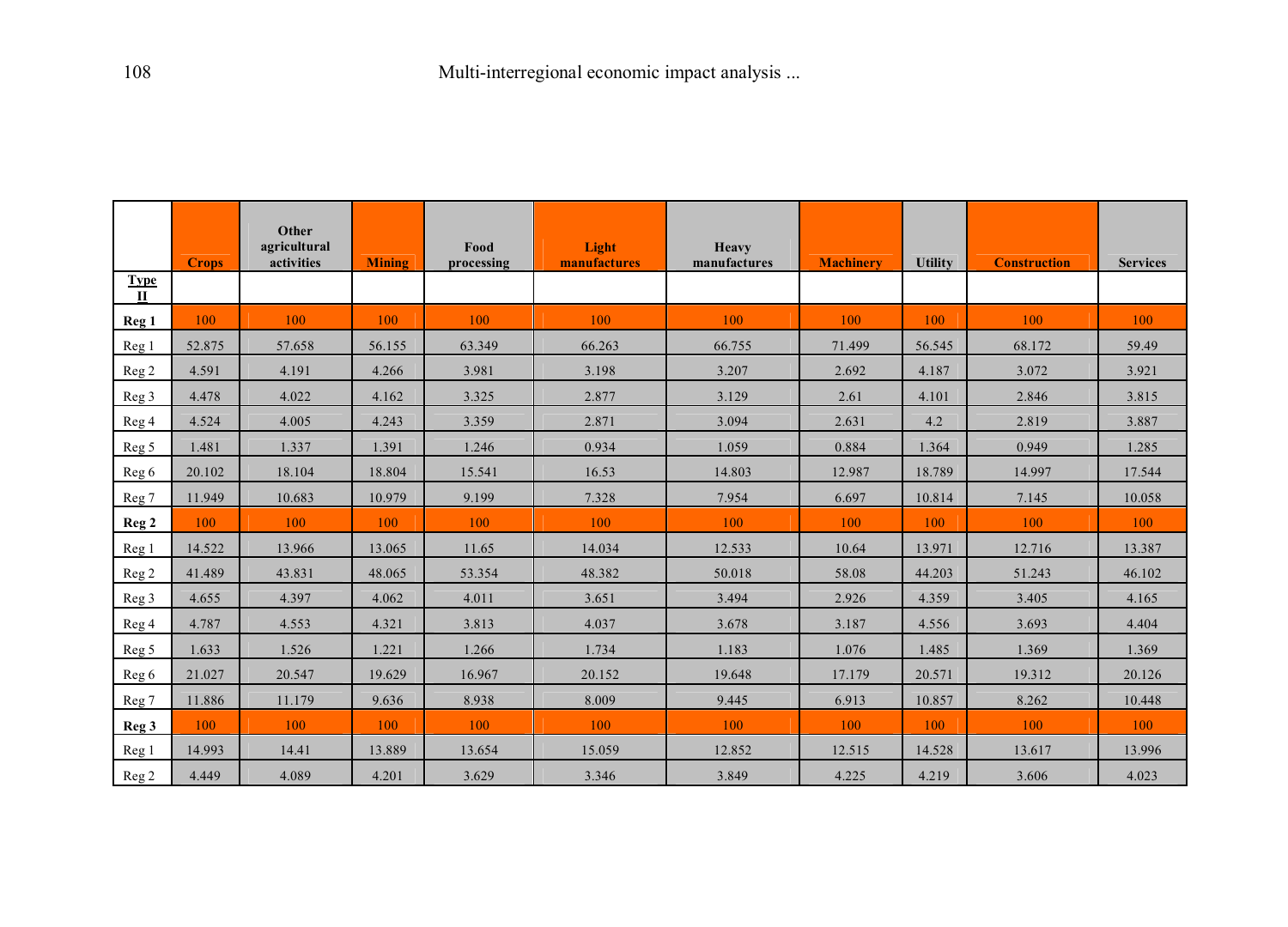| Reg 3 | 41.902 | 45.285 | 45.037 | 53.223 | 48.467 | 48.429 | 51     | 44.246 | 50.156 | 46.528 |
|-------|--------|--------|--------|--------|--------|--------|--------|--------|--------|--------|
| Reg 4 | 4.704  | 4.328  | 4.461  | 3.906  | 3.694  | 3.752  | 3.356  | 4.458  | 3.487  | 4.264  |
| Reg 5 | 1.454  | 1.307  | 1.341  | 1.067  | 0.98   | 1.132  | 0.969  | .339   | 0.968  | 1.263  |
| Reg 6 | 20.564 | 19.818 | 20.11  | 15.756 | 19.872 | 20.515 | 18.132 | 20.05  | 19.344 | 19.471 |
| Reg   | 1.934  | 10.764 | 10.962 | 8.765  | 8.582  | 9.471  | 9.802  | 11.16  | 8.822  | 10.455 |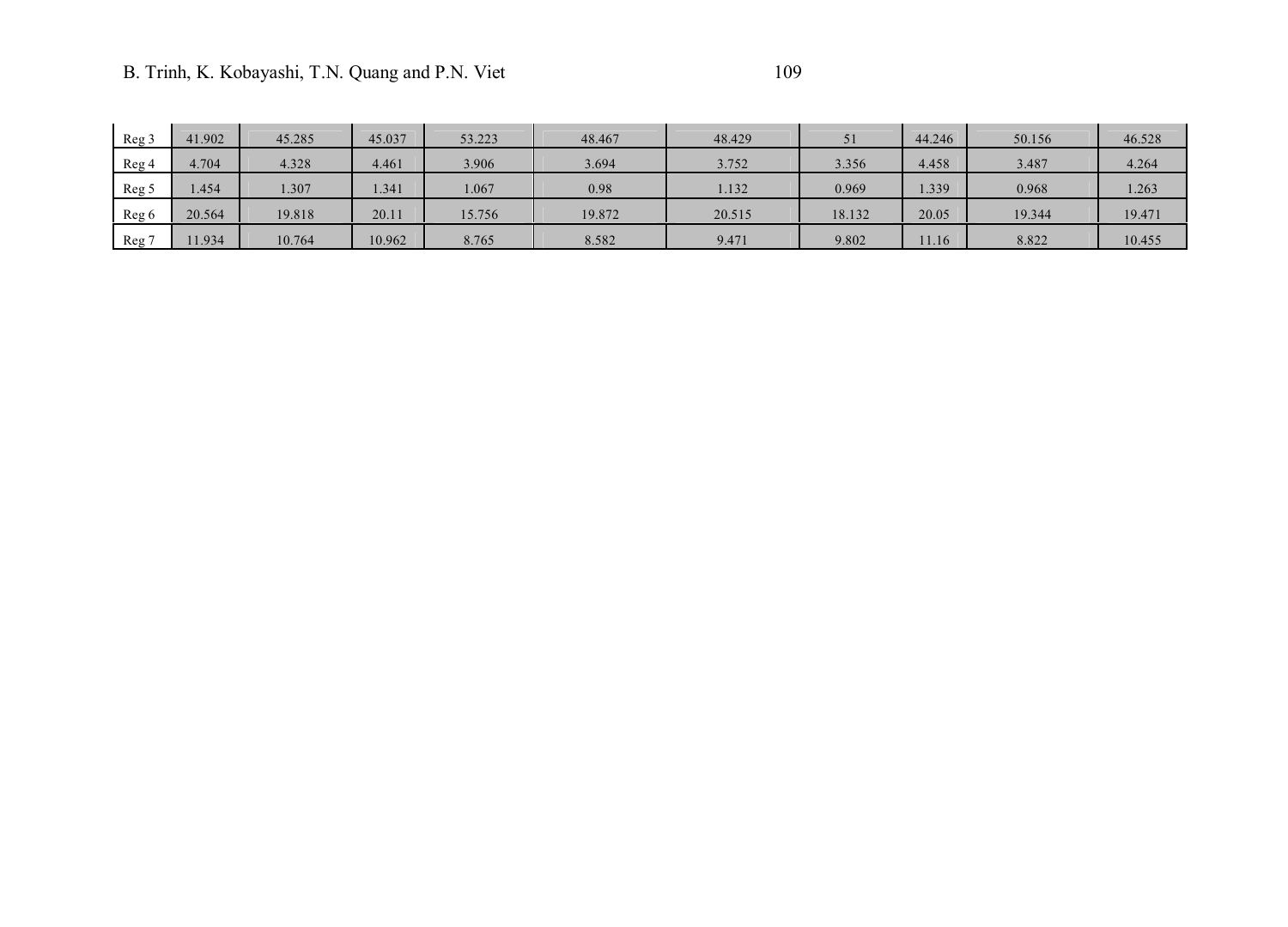|                  | <b>Crops</b> | Other<br>agricultural<br>activities | <b>Mining</b> | Food<br>processing | Light<br>manufactures | <b>Heavy</b><br>manufactures | <b>Machinery</b> | <b>Utility</b> | <b>Construction</b> | <b>Services</b> |
|------------------|--------------|-------------------------------------|---------------|--------------------|-----------------------|------------------------------|------------------|----------------|---------------------|-----------------|
| Reg 4            | 100          | 100                                 | 100           | 100                | 100                   | 100                          | 100              | 100            | 100                 | 100             |
| Reg <sub>1</sub> | 14.72        | 13.912                              | 12.916        | 11.401             | 14.901                | 12.118                       | 10.737           | 13.722         | 12.526              | 12.742          |
| Reg <sub>2</sub> | 4.309        | 4.028                               | 4.173         | 3.303              | 2.978                 | 3.576                        | 2.75             | 4.24           | 3.13                | 3.816           |
| Reg <sub>3</sub> | 4.744        | 4.378                               | 4.069         | 5.259              | 3.646                 | 3.532                        | 2.959            | 4.136          | 3.253               | 3.906           |
| Reg 4            | 43.5         | 46.343                              | 47.336        | 53.815             | 54.669                | 50.895                       | 60.295           | 47.079         | 55.755              | 49.674          |
| Reg 5            | 1.414        | 1.319                               | 1.321         | 1.074              | 0.904                 | 1.124                        | 0.885            | 1.302          | 0.925               | 1.24            |
| Reg 6            | 19.762       | 19.291                              | 19.482        | 15.998             | 15.579                | 19.643                       | 15.199           | 18.988         | 16.918              | 18.653          |
| Reg 7            | 11.551       | 10.73                               | 10.702        | 9.15               | 7.323                 | 9.112                        | 7.174            | 10.532         | 7.493               | 9.969           |
| Reg <sub>5</sub> | 100          | 100                                 | 100           | 100                | 100                   | 100                          | 100              | 100            | 100                 | 100             |
| Reg 1            | 14.942       | 13.654                              | 12.722        | 12.991             | 16.296                | 13.44                        | 11.193           | 14.352         | 12.779              | 13.265          |
| Reg <sub>2</sub> | 4.011        | 3.489                               | 4.468         | 3.315              | 3.34                  | 4.428                        | 2.902            | 4.249          | 3.281               | 3.888           |
| Reg 3            | 4.349        | 3.773                               | 3.811         | 3.281              | 3.717                 | 4.306                        | 3.079            | 4.5            | 3.241               | 3.837           |
| Reg 4            | 5.395        | 5.559                               | 4.688         | 5.489              | 5.558                 | 5.034                        | 5.495            | 5.082          | 5.385               | 5.056           |
| Reg 5            | 39.991       | 43.569                              | 44.177        | 48.882             | 44.294                | 39.249                       | 51.85            | 39.599         | 47.194              | 43.784          |
| Reg 6            | 20.177       | 20.382                              | 20.091        | 17.582             | 18.241                | 22.106                       | 17.66            | 20.644         | 20.213              | 20.165          |
| Reg 7            | 11.134       | 9.575                               | 10.043        | 8.46               | 8.553                 | 11.436                       | 7.821            | 11.573         | 7.908               | 10.005          |
| Reg 6            | 100          | 100                                 | 100           | 100                | 100                   | 100                          | 100              | 100            | 100                 | 100             |
| Reg 1            | 12.858       | 11.928                              | 13.156        | 10.215             | 8.559                 | 9.509                        | 8.6              | 12.57          | 9.07                | 12.025          |
| Reg <sub>2</sub> | 4.361        | 4.024                               | 4.38          | 4.262              | 2.927                 | 3.297                        | 2.752            | 4.127          | 3.275               | 3.923           |
| Reg 3            | 4.405        | 4.051                               | 4.266         | 4.268              | 2.742                 | 3.043                        | 2.651            | 4.124          | 2.836               | 3.894           |
| Reg 4            | 4.395        | 4.11                                | 4.477         | 3.382              | 2.985                 | 3.252                        | 2.88             | 4.217          | 3.105               | 4.09            |
| Reg 5            | 1.609        | 1.454                               | 1.397         | 2.315              | 0.962                 | 0.997                        | 0.862            | 1.327          | 0.934               | 1.293           |
| Reg 6            | 58.342       | 61.156                              | 60.818        | 58.315             | 72.798                | 71.618                       | 74.95            | 62.756         | 72.856              | 63.934          |
| Reg 7            | 14.031       | 13.278                              | 11.507        | 17.243             | 9.027                 | 8.285                        | 7.305            | 10.879         | 7.923               | 10.842          |
| Reg 7            | 100          | 100                                 | 100           | 100                | 100                   | 100                          | 100              | 100            | 100                 | 100             |
| Reg 1            | 13.157       | 11.823                              | 12.451        | 9.816              | 9.318                 | 9.642                        | 8.447            | 12.811         | 8.99                | 11.676          |
| Reg <sub>2</sub> | 4.329        | 3.866                               | 4.013         | 3.104              | 3.157                 | 3.112                        | 2.472            | 4.042          | 2.896               | 3.733           |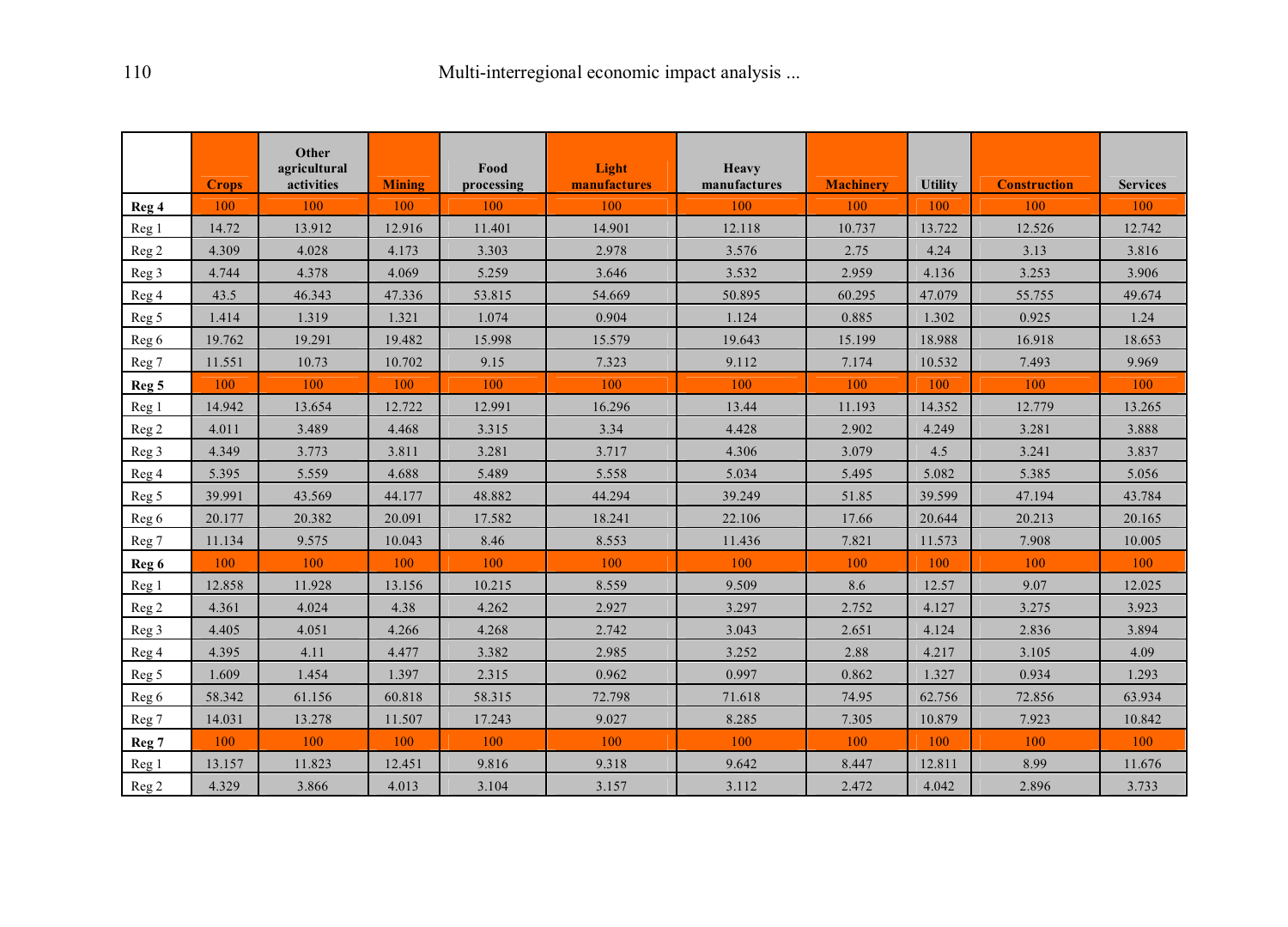| Reg 3   | 4.311  | 3.891  | 4.009  | 3.181  | 2.624  | 3.049  | 2.54   | 3.969  | 2.651  | 3.705  |
|---------|--------|--------|--------|--------|--------|--------|--------|--------|--------|--------|
| Reg 4   | 4.462  | 4.021  | 4.195  | 3.25   | 3.072  | 3.214  | 2.547  | 4.184  | 2.906  | 3.893  |
| Reg 5   | .429   | 1.293  | 1.335  | 1.117  | 0.888  | .037   | .091   | .344   | 0.96   | 1.247  |
| Reg 6   | 19.582 | 17.805 | 18.621 | 15.122 | 15.799 | 15.152 | 12.842 | 18.561 | 14.942 | 17.367 |
| $Reg$ 7 | 52.73  | 57.302 | 55.376 | 64.409 | 65.143 | 64.794 | 70.06  | 55.089 | 66.654 | 58.379 |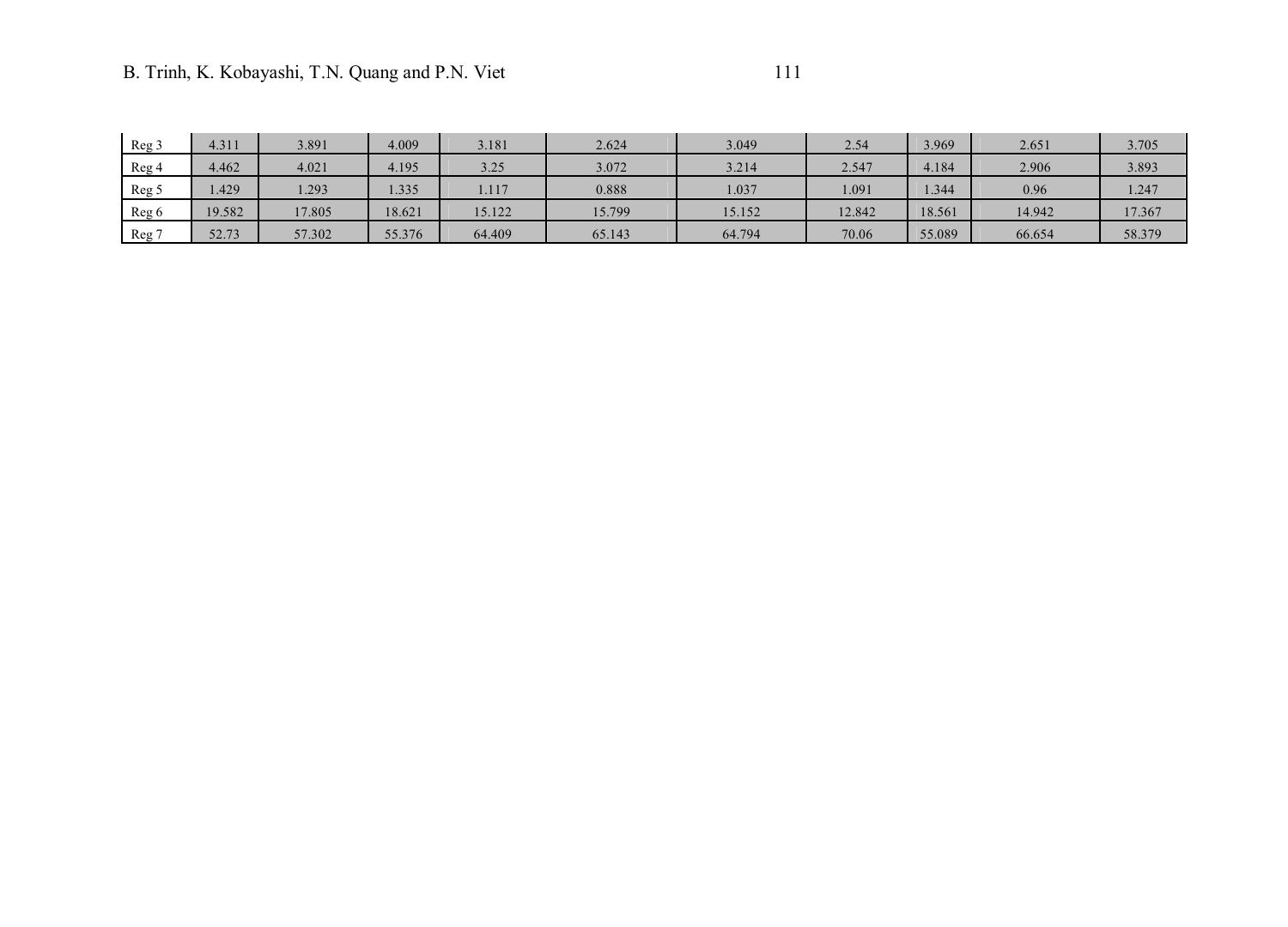### **Appendix 3. Regions' percentage contributions to output multipliers induced by final demand in inter-regional I-O model**

|                           | <b>PCE</b> | $\frac{0}{0}$ | GCE   | $\frac{0}{0}$ | <b>GFCF</b> | $\frac{0}{0}$ | CI    | $\frac{0}{0}$ | <b>FXP</b> | $\frac{0}{0}$ |
|---------------------------|------------|---------------|-------|---------------|-------------|---------------|-------|---------------|------------|---------------|
| <b>Type</b>               |            |               |       |               |             |               |       |               |            |               |
| <b>Reg</b>                | 1.276      | 100.00%       | 1.206 | 100.00%       | 1.432       | 100.00%       | 0.919 | 100.00%       | 1.567      | 100.00%       |
| Reg 1                     | 1.003      | 78.64%        | 1.108 | 91.84%        | 1.324       | 92.46%        | 0.734 | 79.86%        | 1.451      | 92.60%        |
| Reg 2                     | 0.036      | 2.86%         | 0.032 | 2.67%         | 0.011       | 0.79%         | 0.023 | 2.52%         | 0.015      | 0.95%         |
| Reg 3                     | 0.014      | 1.13%         | 0.007 | 0.58%         | 0.006       | 0.41%         | 0.009 | 0.93%         | 0.006      | 0.41%         |
| Reg 4                     | 0.018      | 1.40%         | 0.010 | 0.86%         | 0.004       | 0.26%         | 0.010 | 1.04%         | 0.005      | 0.33%         |
| Reg 5                     | 0.008      | 0.62%         | 0.002 | 0.16%         | 0.002       | 0.17%         | 0.006 | 0.62%         | 0.003      | 0.22%         |
| Reg 6                     | 0.146      | 11.46%        | 0.043 | 3.52%         | 0.080       | 5.56%         | 0.112 | 12.14%        | 0.071      | 4.54%         |
| Reg 7                     | 0.050      | 3.90%         | 0.004 | 0.36%         | 0.005       | 0.35%         | 0.027 | 2.90%         | 0.015      | 0.95%         |
|                           |            |               |       |               |             |               |       |               |            |               |
| <b>Reg</b>                | 1.385      | 100.00%       | 1.323 | 100.00%       | 1.482       | 100.00%       | 1.031 | 100.00%       | 1.658      | 100.00%       |
|                           | 0.161      | 11.62%        | 0.130 | 9.83%         | 0.109       | 7.38%         | 0.127 | 12.36%        | 0.093      | 5.63%         |
| Reg <sub>1</sub><br>Reg 2 | 0.792      | 57.17%        | 0.999 | 75.50%        | 1.110       | 74.90%        | 0.547 | 53.06%        | 1.345      | 81.09%        |
| Reg 3                     | 0.011      | 0.77%         | 0.420 | 31.74%        | 0.008       | 0.57%         | 0.165 | 16.05%        | 0.001      | $0.09\%$      |
| Reg 4                     | 0.009      | 0.63%         | 0.551 | 41.65%        | 0.006       | 0.39%         | 0.217 | 21.03%        | 0.002      | 0.13%         |
| Reg 5                     | 0.006      | 0.40%         | 0.191 | 14.45%        | 0.001       | 0.08%         | 0.100 | 9.73%         | 0.001      | 0.06%         |
| Reg 6                     | 0.118      | 8.50%         | 3.023 | 228.45%       | 0.031       | 2.12%         | 1.761 | 170.78%       | 0.015      | 0.92%         |
| Reg 7                     | 0.025      | 1.78%         | 0.628 | 47.49%        | 0.003       | 0.19%         | 0.237 | 22.94%        | 0.004      | 0.22%         |
| <b>Reg</b><br>3           | 1.372      | 100.00%       | 1.301 | 100.00%       | 1.552       | 100.00%       | 0.969 | 100.00%       | 1.445      | 100.00%       |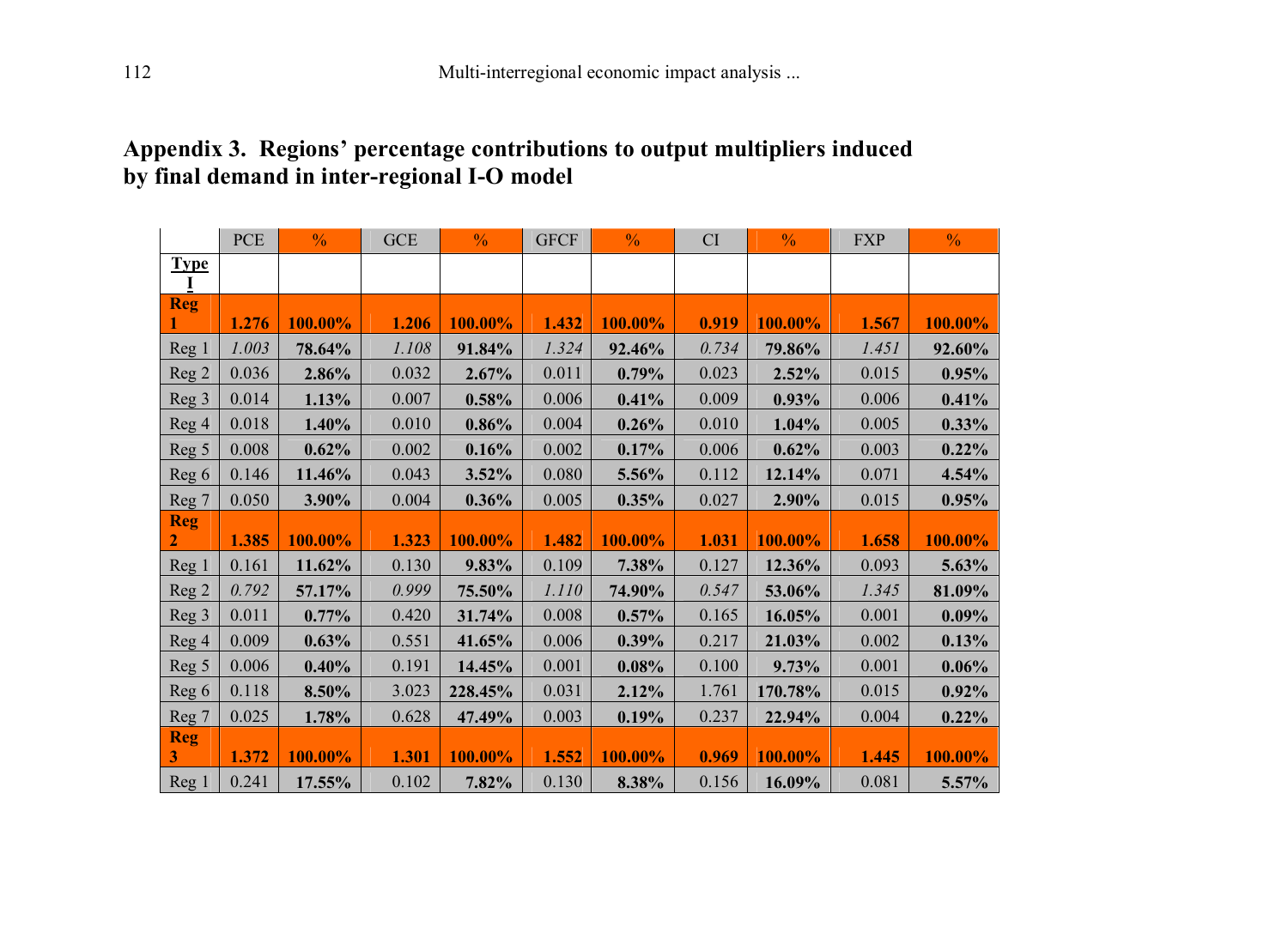| Reg <sub>2</sub> | 0.017 | 1.21%   | 0.006 | 0.46%   | 0.038 | 2.44%   | 0.050 | 5.18%   | 0.008 | 0.52%   |
|------------------|-------|---------|-------|---------|-------|---------|-------|---------|-------|---------|
| Reg 3            | 0.944 | 68.79%  | 1.063 | 81.69%  | 1.146 | 73.84%  | 0.484 | 49.98%  | 1.252 | 86.69%  |
| Reg 4            | 0.031 | 2.26%   | 0.014 | 1.11%   | 0.015 | 0.96%   | 0.019 | 1.93%   | 0.011 | 0.74%   |
| Reg 5            | 0.001 | 0.11%   | 0.000 | 0.02%   | 0.001 | 0.05%   | 0.001 | 0.12%   | 0.000 | 0.03%   |
| Reg 6            | 0.120 | 8.73%   | 0.106 | 8.13%   | 0.185 | 11.93%  | 0.191 | 19.68%  | 0.082 | 5.69%   |
| Reg 7            | 0.019 | 1.35%   | 0.010 | 0.76%   | 0.037 | 2.41%   | 0.068 | 7.02%   | 0.011 | 0.75%   |
| <b>Reg</b>       |       |         |       |         |       |         |       |         |       |         |
| 4                | 1.429 | 100.00% | 1.193 | 100.00% | 1.530 | 100.00% | 1.013 | 100.00% | 1.618 | 100.00% |
| Reg 1            | 0.132 | 9.27%   | 0.099 | 8.33%   | 0.100 | 6.54%   | 0.093 | 9.20%   | 0.064 | 3.98%   |
| Reg <sub>2</sub> | 0.026 | 1.83%   | 0.147 | 12.33%  | 0.026 | 1.70%   | 0.012 | 1.18%   | 0.005 | 0.30%   |
| Reg 3            | 0.040 | 2.79%   | 0.006 | 0.50%   | 0.012 | 0.76%   | 0.042 | 4.17%   | 0.026 | 1.62%   |
| Reg 4            | 1.107 | 77.48%  | 0.881 | 73.84%  | 1.261 | 82.40%  | 0.703 | 69.45%  | 1.442 | 89.12%  |
| Reg 5            | 0.005 | 0.38%   | 0.001 | 0.08%   | 0.001 | 0.03%   | 0.004 | 0.44%   | 0.001 | 0.04%   |
| Reg 6            | 0.103 | 7.23%   | 0.056 | 4.68%   | 0.128 | 8.37%   | 0.142 | 13.98%  | 0.071 | 4.40%   |
| Reg 7            | 0.014 | 1.01%   | 0.003 | 0.23%   | 0.003 | 0.20%   | 0.016 | 1.60%   | 0.009 | 0.55%   |
| <b>Reg</b>       |       |         |       |         |       |         |       |         |       |         |
| 5                | 1.356 | 100.00% | 1.147 | 100.00% | 1.444 | 100.00% | 0.966 | 100.00% | 1.533 | 100.00% |
| Reg 1            | 0.271 | 20.00%  | 0.053 | 4.63%   | 0.102 | 7.06%   | 0.182 | 18.81%  | 0.103 | 6.75%   |
| Reg <sub>2</sub> | 0.009 | 0.67%   | 0.003 | 0.25%   | 0.014 | 0.97%   | 0.030 | 3.08%   | 0.006 | 0.40%   |
| Reg 3            | 0.029 | 2.13%   | 0.084 | 7.35%   | 0.012 | 0.85%   | 0.012 | 1.23%   | 0.013 | 0.83%   |
| Reg 4            | 0.155 | 11.41%  | 0.050 | 4.33%   | 0.065 | 4.50%   | 0.136 | 14.06%  | 0.049 | 3.20%   |
| Reg 5            | 0.690 | 50.88%  | 0.834 | 72.64%  | 0.977 | 67.66%  | 0.342 | 35.43%  | 1.230 | 80.29%  |
| Reg 6            | 0.169 | 12.43%  | 0.066 | 5.73%   | 0.256 | 17.75%  | 0.246 | 25.48%  | 0.113 | 7.34%   |
| Reg 7            | 0.034 | 2.48%   | 0.058 | 5.08%   | 0.018 | 1.21%   | 0.019 | 1.92%   | 0.018 | 1.19%   |
| <b>Reg</b>       |       |         |       |         |       |         |       |         |       |         |
| 6                | 1.251 | 100.00% | 1.155 | 100.00% | 1.264 | 100.00% | 0.928 | 100.00% | 1.476 | 100.00% |
| Reg 1            | 0.053 | 4.24%   | 0.100 | 8.64%   | 0.247 | 19.58%  | 0.026 | 2.76%   | 0.020 | 1.32%   |
| Reg <sub>2</sub> | 0.031 | 2.48%   | 0.076 | 6.54%   | 0.011 | 0.88%   | 0.026 | 2.85%   | 0.012 | 0.80%   |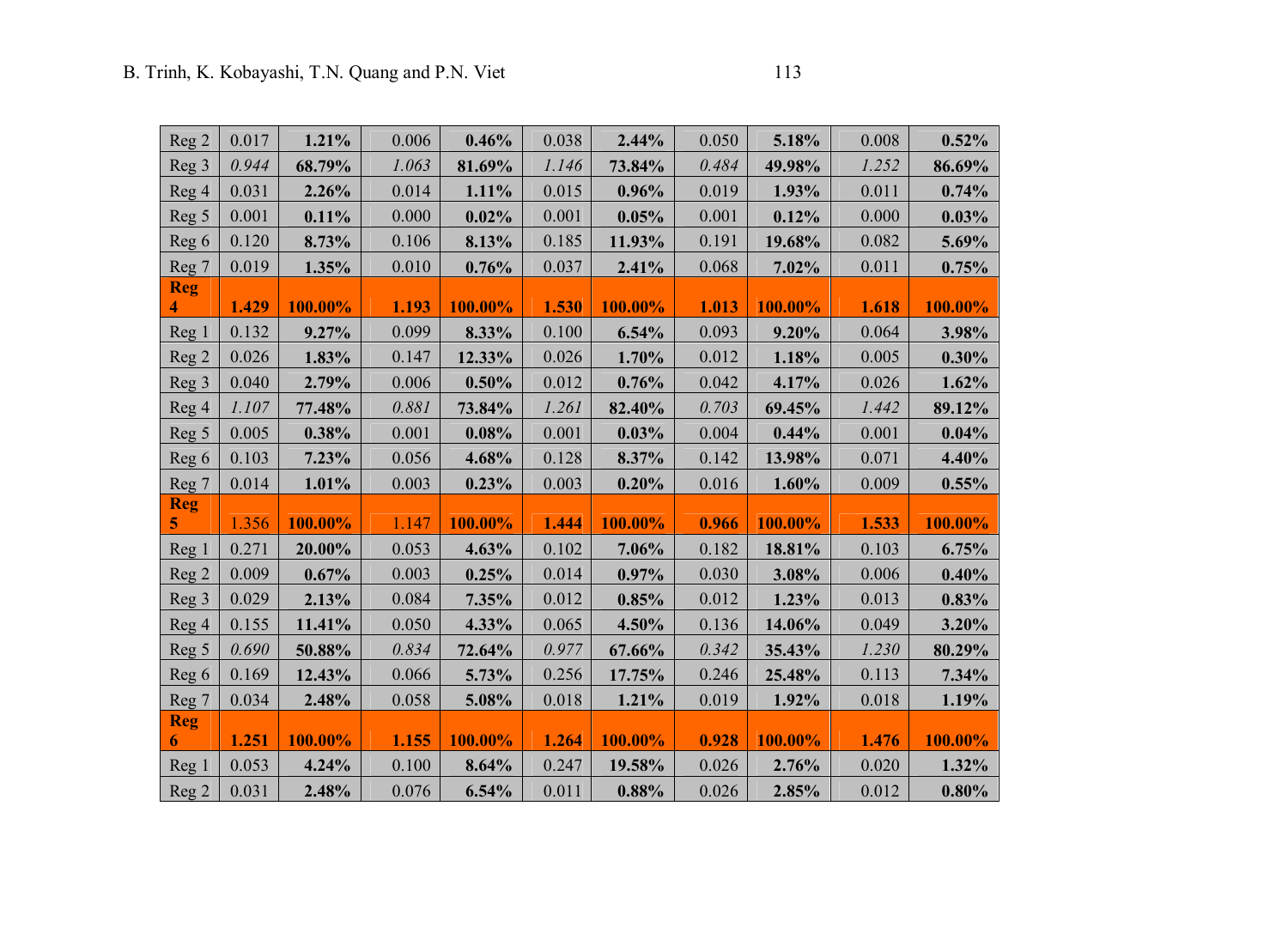| Reg 3                      | 0.030 | 2.43%   | 0.063 | 5.41%   | 0.013 | 1.02%   | 0.017 | 1.88%   | 0.008 | 0.57%      |
|----------------------------|-------|---------|-------|---------|-------|---------|-------|---------|-------|------------|
| Reg 4                      | 0.018 | 1.42%   | 0.014 | 1.20%   | 0.013 | 1.05%   | 0.008 | 0.84%   | 0.007 | 0.50%      |
| Reg 5                      | 0.019 | 1.56%   | 0.007 | 0.64%   | 0.001 | 0.08%   | 0.017 | 1.85%   | 0.007 | 0.47%      |
| Reg 6                      | 0.896 | 71.59%  | 0.877 | 75.90%  | 0.964 | 76.31%  | 0.715 | 77.07%  | 1.360 | 92.11%     |
| Reg 7                      | 0.204 | 16.29%  | 0.019 | 1.67%   | 0.014 | 1.10%   | 0.118 | 12.75%  | 0.062 | 4.22%      |
| <b>Reg</b><br>7.           | 1.244 | 100.00% | 1.013 | 100.00% | 1.284 | 100.00% | 0.902 | 100.00% | 1.478 | 100.00%    |
| Reg 1                      | 0.079 | 6.36%   | 0.173 | 17.07%  | 0.034 | 2.65%   | 0.050 | 5.53%   | 0.023 | 1.53%      |
| Reg 2                      | 0.010 | 0.77%   | 0.003 | 0.33%   | 0.008 | 0.61%   | 0.007 | 0.77%   | 0.006 | 0.44%      |
| Reg 3                      | 0.010 | 0.84%   | 0.001 | 0.13%   | 0.046 | 3.56%   | 0.008 | 0.86%   | 0.004 | 0.24%      |
| Reg 4                      | 0.013 | 1.03%   | 0.010 | 0.96%   | 0.007 | 0.54%   | 0.006 | 0.67%   | 0.006 | 0.43%      |
| Reg 5                      | 0.006 | 0.48%   | 0.006 | 0.56%   | 0.004 | 0.32%   | 0.007 | 0.81%   | 0.002 | 0.14%      |
| Reg 6                      | 0.114 | 9.20%   | 0.085 | 8.39%   | 0.117 | 9.11%   | 0.112 | 12.39%  | 0.055 | 3.74%      |
| Reg 7                      | 1.012 | 81.34%  | 0.735 | 72.55%  | 1.068 | 83.22%  | 0.712 | 78.97%  | 1.382 | 93.47%     |
|                            |       |         |       |         |       |         |       |         |       |            |
| <b>Type</b><br>$\mathbf I$ |       |         |       |         |       |         |       |         |       |            |
| <b>Reg</b>                 |       |         |       |         |       |         |       |         |       |            |
|                            | 1.950 | 100.00% | 2.187 | 100.00% | 2.199 | 100.00% | 1.400 | 100.00% | 2.438 | 100.00%    |
| Reg 1                      | 1.392 | 71.39%  | 1.756 | 80.30%  | 1.821 | 82.82%  | 1.002 | 71.60%  | 2.034 | 83.43%     |
| Reg <sub>2</sub>           | 0.073 | 3.77%   | 0.085 | 3.88%   | 0.050 | 2.28%   | 0.050 | 3.57%   | 0.054 | 2.20%      |
| Reg 3                      | 0.036 | 1.86%   | 0.032 | 1.44%   | 0.026 | 1.17%   | 0.024 | 1.69%   | 0.027 | 1.12%      |
| Reg 4                      | 0.045 | 2.30%   | 0.042 | 1.93%   | 0.025 | 1.16%   | 0.027 | 1.92%   | 0.029 | 1.17%      |
| Reg 5                      | 0.014 | 0.72%   | 0.011 | 0.49%   | 0.011 | 0.50%   | 0.011 | 0.78%   | 0.011 | 0.46%      |
| Reg 6                      | 0.289 | 14.80%  | 0.200 | 9.13%   | 0.201 | 9.15%   | 0.221 | 15.81%  | 0.213 | 8.75%      |
| Reg 7                      | 0.101 | 5.16%   | 0.062 | 2.83%   | 0.064 | 2.93%   | 0.065 | 4.63%   | 0.070 | 2.86%      |
| <b>Reg</b><br>$\mathbf{2}$ | 2.484 | 100.00% | 2.759 | 100.00% | 2.687 | 100.00% | 1.758 | 100.00% | 2.988 | $100.00\%$ |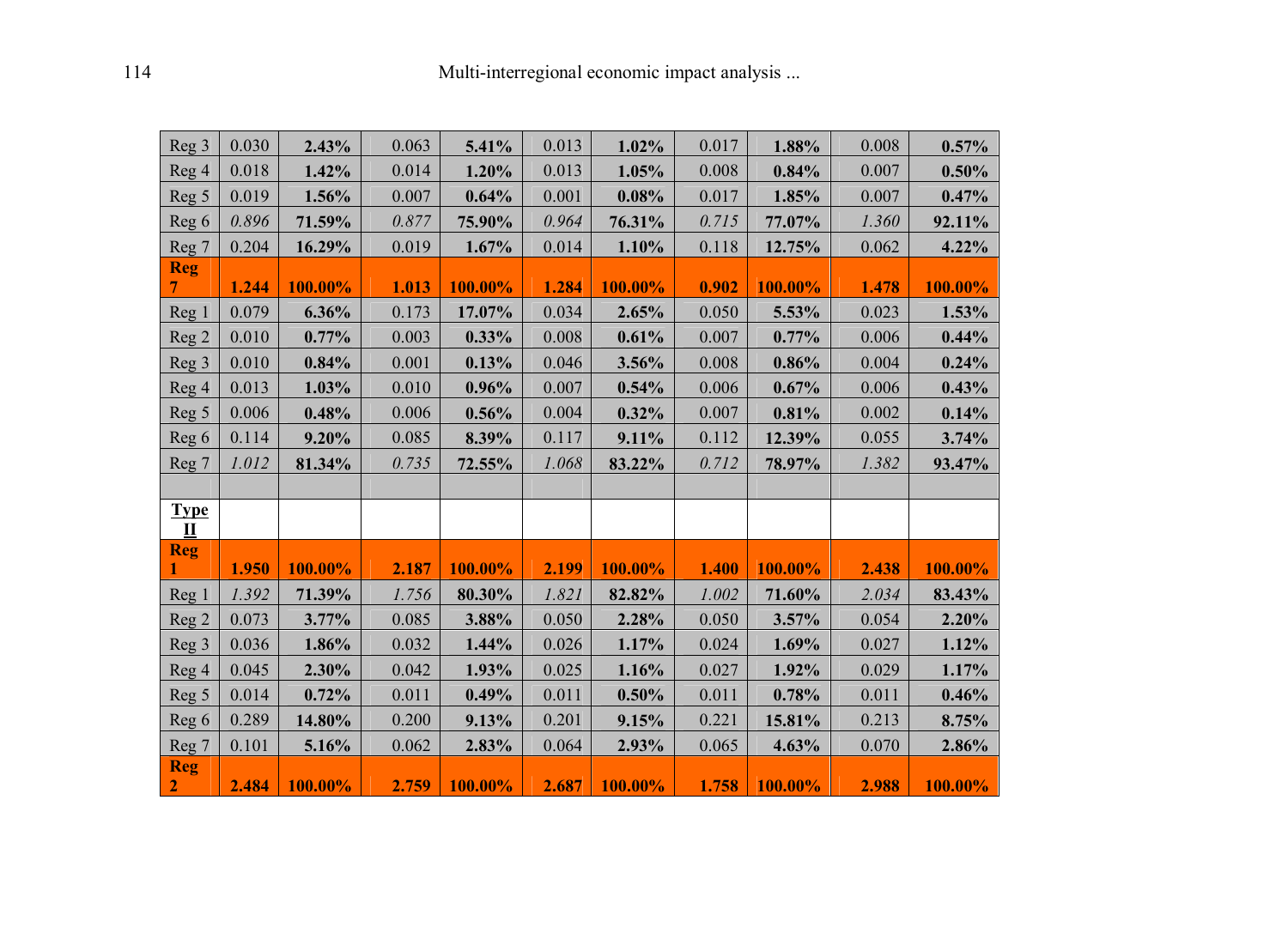| Reg 1            | 0.369 | 14.87%  | 0.389 | 14.10%  | 0.295 | 10.97%  | 0.271 | 15.43%  | 0.316 | 10.58%  |
|------------------|-------|---------|-------|---------|-------|---------|-------|---------|-------|---------|
| Reg <sub>2</sub> | 1.138 | 45.81%  | 1.554 | 56.34%  | 1.642 | 61.10%  | 0.756 | 42.98%  | 1.868 | 62.51%  |
| Reg <sub>3</sub> | 0.099 | 3.98%   | 0.108 | 3.92%   | 0.077 | 2.88%   | 0.061 | 3.45%   | 0.083 | 2.79%   |
| Reg 4            | 0.130 | 5.24%   | 0.108 | 3.90%   | 0.093 | 3.45%   | 0.082 | 4.66%   | 0.102 | 3.40%   |
| Reg 5            | 0.034 | 1.35%   | 0.024 | 0.87%   | 0.028 | 1.04%   | 0.026 | 1.47%   | 0.031 | 1.02%   |
| Reg 6            | 0.572 | 23.01%  | 0.466 | 16.89%  | 0.441 | 16.40%  | 0.444 | 25.27%  | 0.470 | 15.72%  |
| Reg 7            | 0.143 | 5.74%   | 0.110 | 3.99%   | 0.112 | 4.16%   | 0.118 | 6.74%   | 0.119 | 3.98%   |
| <b>Reg</b><br>3  | 2.537 | 100.00% | 2.737 | 100.00% | 2.749 | 100.00% | 1.841 | 100.00% | 2.986 | 100.00% |
| Reg 1            | 0.525 | 20.70%  | 0.419 | 15.33%  | 0.385 | 14.02%  | 0.350 | 18.99%  | 0.412 | 13.81%  |
| Reg <sub>2</sub> | 0.052 | 2.07%   | 0.042 | 1.52%   | 0.080 | 2.89%   | 0.099 | 5.36%   | 0.046 | 1.55%   |
| Reg 3            | 1.459 | 57.49%  | 1.796 | 65.63%  | 1.752 | 63.74%  | 0.796 | 43.21%  | 2.071 | 69.35%  |
| Reg 4            | 0.089 | 3.51%   | 0.074 | 2.70%   | 0.066 | 2.40%   | 0.059 | 3.22%   | 0.070 | 2.35%   |
| Reg 5            | 0.008 | 0.31%   | 0.007 | 0.24%   | 0.008 | 0.29%   | 0.008 | 0.46%   | 0.007 | 0.23%   |
| Reg 6            | 0.315 | 12.44%  | 0.320 | 11.71%  | 0.347 | 12.62%  | 0.361 | 19.63%  | 0.296 | 9.92%   |
| Reg 7            | 0.088 | 3.48%   | 0.079 | 2.88%   | 0.111 | 4.04%   | 0.168 | 9.13%   | 0.084 | 2.80%   |
| <b>Reg</b><br>4  | 2.665 | 100.00% | 2.545 | 100.00% | 2.873 | 100.00% | 1.842 | 100.00% | 3.157 | 100.00% |
| Reg 1            | 0.335 | 12.58%  | 0.304 | 11.93%  | 0.279 | 9.70%   | 0.234 | 12.68%  | 0.290 | 9.19%   |
| Reg 2            | 0.078 | 2.91%   | 0.258 | 10.14%  | 0.072 | 2.49%   | 0.043 | 2.33%   | 0.054 | 1.73%   |
| Reg 3            | 0.101 | 3.78%   | 0.060 | 2.35%   | 0.099 | 3.46%   | 0.096 | 5.20%   | 0.094 | 2.99%   |
| Reg 4            | 1.798 | 67.47%  | 1.618 | 63.59%  | 2.083 | 72.49%  | 1.117 | 60.62%  | 2.386 | 75.58%  |
| Reg 5            | 0.013 | 0.50%   | 0.010 | 0.41%   | 0.009 | 0.31%   | 0.011 | 0.58%   | 0.010 | 0.31%   |
| Reg 6            | 0.273 | 10.23%  | 0.240 | 9.43%   | 0.265 | 9.23%   | 0.275 | 14.91%  | 0.259 | 8.20%   |
| Reg 7            | 0.067 | 2.53%   | 0.055 | 2.16%   | 0.067 | 2.32%   | 0.068 | 3.68%   | 0.063 | 2.01%   |
| <b>Reg</b><br>5  | 2.225 | 100.00% | 2.336 | 100.00% | 2.453 | 100.00% | 1.566 | 100.00% | 2.778 | 100.00% |
| Reg 1            | 0.493 | 22.14%  | 0.305 | 13.06%  | 0.323 | 13.18%  | 0.315 | 20.09%  | 0.383 | 13.79%  |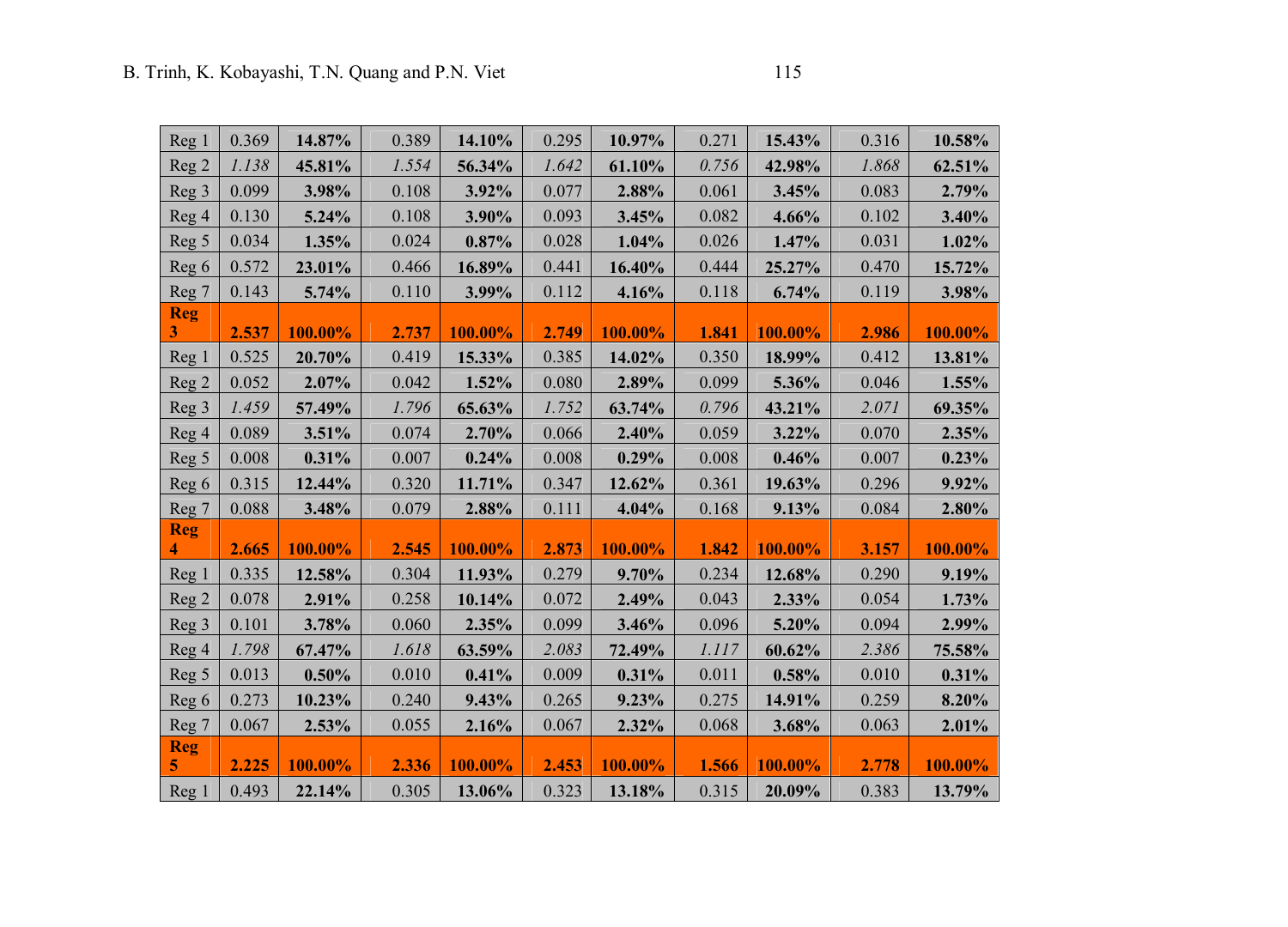| Reg 2           | 0.032 | 1.46%   | 0.027 | 1.17%   | 0.038 | 1.56%    | 0.059 | 3.74%    | 0.030 | 1.09%   |
|-----------------|-------|---------|-------|---------|-------|----------|-------|----------|-------|---------|
| Reg 3           | 0.074 | 3.32%   | 0.174 | 7.45%   | 0.052 | 2.13%    | 0.041 | 2.60%    | 0.060 | 2.16%   |
| Reg 4           | 0.312 | 14.03%  | 0.221 | 9.48%   | 0.202 | 8.22%    | 0.251 | 16.00%   | 0.234 | 8.41%   |
| Reg 5           | 0.873 | 39.22%  | 1.188 | 50.88%  | 1.326 | 54.08%   | 0.419 | 26.77%   | 1.646 | 59.26%  |
| Reg 6           | 0.337 | 15.16%  | 0.271 | 11.59%  | 0.410 | 16.72%   | 0.397 | 25.32%   | 0.329 | 11.83%  |
| Reg 7           | 0.104 | 4.68%   | 0.149 | 6.37%   | 0.101 | 4.11%    | 0.086 | 5.48%    | 0.096 | 3.46%   |
| <b>Reg</b><br>6 | 1.907 | 100.00% | 2.099 | 100.00% | 2.102 | 100.00%  | 1.419 | 100.00%  | 2.440 | 100.00% |
| Reg 1           | 0.136 | 7.12%   | 0.234 | 11.16%  | 0.397 | 18.88%   | 0.083 | 5.85%    | 0.103 | 4.21%   |
| Reg 2           | 0.061 | 3.18%   | 0.142 | 6.78%   | 0.046 | 2.21%    | 0.052 | 3.68%    | 0.051 | 2.09%   |
| Reg 3           | 0.063 | 3.31%   | 0.132 | 6.31%   | 0.055 | 2.61%    | 0.043 | 3.02%    | 0.049 | 2.02%   |
| Reg 4           | 0.051 | 2.66%   | 0.053 | 2.54%   | 0.044 | 2.11%    | 0.029 | 2.07%    | 0.039 | 1.58%   |
| Reg 5           | 0.026 | 1.37%   | 0.023 | 1.08%   | 0.021 | $0.99\%$ | 0.027 | 1.88%    | 0.026 | 1.07%   |
| Reg 6           | 1.228 | 64.40%  | 1.343 | 63.97%  | 1.329 | 63.23%   | 0.950 | 66.93%   | 1.897 | 77.77%  |
| Reg 7           | 0.342 | 17.95%  | 0.171 | 8.17%   | 0.210 | 9.98%    | 0.235 | 16.57%   | 0.275 | 11.25%  |
| <b>Reg</b>      | 1.847 | 100.00% | 1.758 | 100.00% | 2.091 | 100.00%  | 1.346 | 100.00%  | 2.378 | 100.00% |
| Reg 1           | 0.165 | 8.93%   | 0.320 | 18.20%  | 0.111 | 5.30%    | 0.108 | 8.02%    | 0.110 | 4.63%   |
| Reg 2           | 0.024 | 1.32%   | 0.019 | 1.05%   | 0.023 | 1.09%    | 0.019 | 1.40%    | 0.021 | 0.89%   |
| Reg 3           | 0.028 | 1.49%   | 0.016 | 0.88%   | 0.084 | 4.02%    | 0.021 | 1.56%    | 0.021 | 0.86%   |
| Reg 4           | 0.035 | 1.90%   | 0.033 | 1.86%   | 0.027 | 1.29%    | 0.021 | 1.53%    | 0.028 | 1.16%   |
| Reg 5           | 0.012 | 0.64%   | 0.013 | 0.77%   | 0.011 | 0.55%    | 0.013 | $0.99\%$ | 0.009 | 0.39%   |
| Reg 6           | 0.225 | 12.19%  | 0.207 | 11.79%  | 0.226 | 10.80%   | 0.206 | 15.30%   | 0.176 | 7.40%   |
| Reg 7           | 1.358 | 73.52%  | 1.151 | 65.45%  | 1.609 | 76.95%   | 0.959 | 71.22%   | 2.013 | 84.68%  |